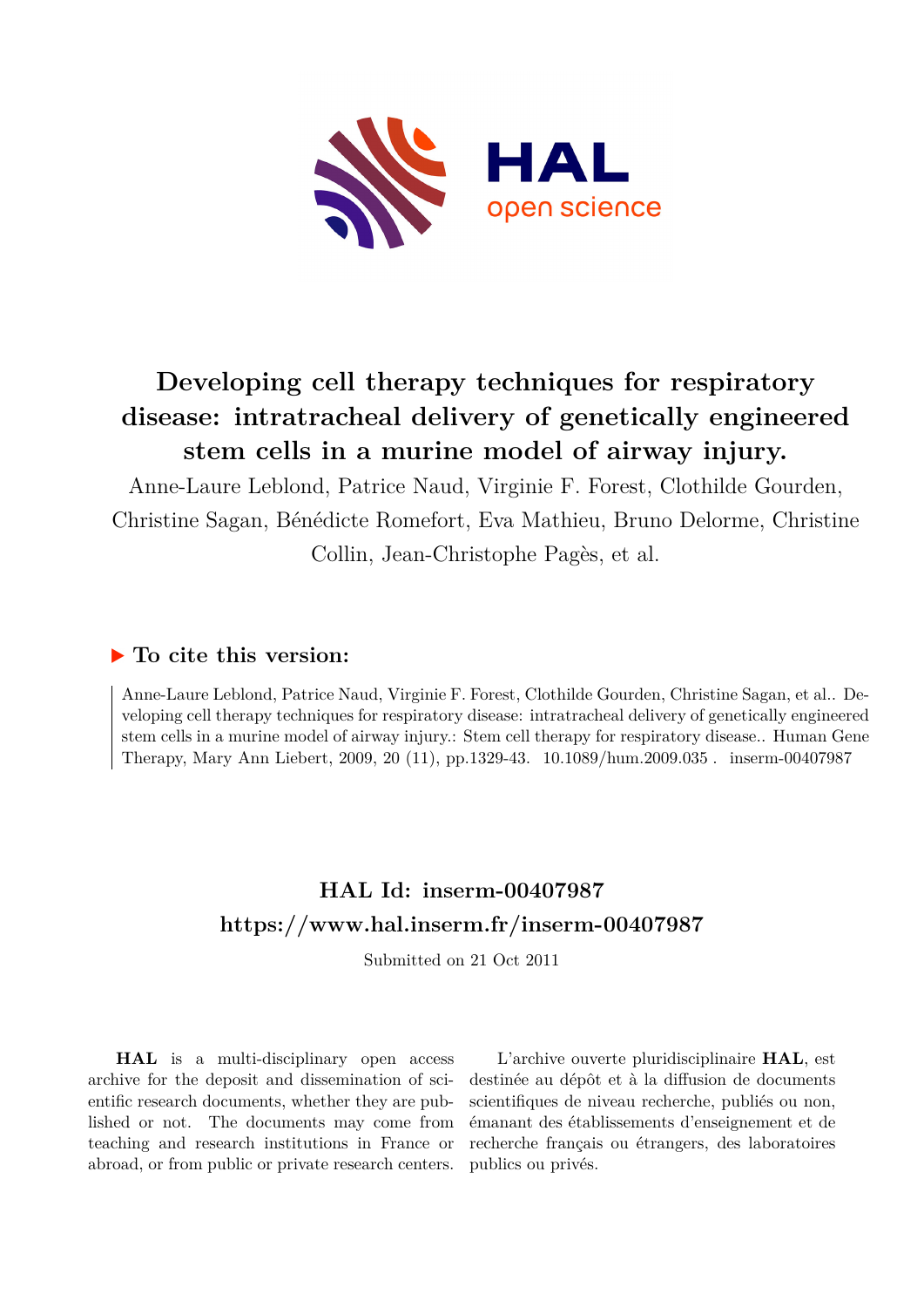## *Developing cell therapy techniques for respiratory disease: intratracheal delivery of genetically engineered stem cells in a murine model of airway injury*

**Anne-Laure Leblond** <sup>1</sup> **, Patrice Naud** 1 2 **, Virginie Forest** <sup>1</sup> **, Clothilde Gourden** <sup>3</sup> **, Christine Sagan** <sup>4</sup> **, B**é**n**é**dicte Romefort** <sup>1</sup> **, Eva Mathieu** <sup>1</sup> **, Bruno Delorme** <sup>5</sup> **, Christine Collin** 6 7 **, Jean-Christophe Pag**è**s** 6 7 **, Luc Senseb**é 5 8 **, Bruno Pitard** <sup>1</sup> **, Patricia Lemarchand**  1 \*

*Institut du thorax 1 INSERM : U915 , Universit*é *de Nantes , IFR26 , FR*

*Cardiopathies et mort subite 2 CNRS : ERL3147 , INSERM : U915 , Universit*é *de Nantes , Nantes,FR*

*In-Cell-Art 3 44000 Nantes,FR*

<sup>4</sup> Service d'Anatomo-Pathologie CHU Nantes, FR

*Microenvironnement de l Hematopoiese et Cellules Souches 5*  ' *INSERM : ERI5 , Universit*é *Fran*ç*ois Rabelais - Tours : EA3855 , IFR135 , Faculte de Medecine 10, Boulevard Tonnelle 37032 TOURS CEDEX 1,FR*

*Laboratoire de Biochimie et Biologie Mol culaire 6* <sup>é</sup> *CHRU Tours , FR*

*Virus, pseudovirus : morphogen se et antig nicit 7* <sup>è</sup> <sup>é</sup> <sup>é</sup> *INSERM : ERI19 , CHU Tours , Universit*é *Fran*ç*ois Rabelais - Tours , EA3856 , Faculte de M*é*decine 2bis, Boulevard Tonnelle 37032 Tours,FR*

*Service recherche 8 EFS , EFS Centre-Atlantique 37000 Tours,FR*

\* Correspondence should be adressed to: Patricia Lemarchand <patricia.lemarchand@univ-nantes.fr >

### **Abstract**

**Over the past decade, interest has increased in the use of exogenous stem cells to optimize lung repair and serve as carriers of a therapeutic gene for genetic airway disease such as cystic fibrosis. We investigated the survival and the engraftment of exogenous stem cells after intratracheal injection, in a murine model of acute epithelial airway injury already used in gene therapy experiments on cystic fibrosis. Embryonic stem cells and mesenchymal stem cells were intratracheally injected 24hr after 2**% **polidocanol administration, when epithelial airway injury was maximal. Stem cells were transfected with reporter genes immediately prior to administration. Reporter gene expression was analyzed in trachea-lungs and bronchoalveolar lavages using non-fluorescent, quantitative and sensitive methods. ELISA quantitative results showed that 0.4 to 5.5**% **stem cells survived in the injured airway. Importantly, no stem cells survived in healthy airway or in the epithelial lining fluid. Using X-Gal staining, transduced mesenchymal stem cells were detected in injured trachea and bronchi lumen. When the epithelium was spontaneously regenerated, the in vivo amount of engrafted mesenchymal stem cells from cell line decreased dramatically. No stem cells from primary culture were located within lungs at 7 days. This study demonstrated the feasibility of the intratracheal cell delivery for airway diseases with acute epithelial injury.**

**MESH Keywords** Analysis of Variance ; Animals ; Bronchoalveolar Lavage ; DNA Primers ; genetics ; Embryonic Stem Cells ; transplantation ; Enzyme-Linked Immunosorbent Assay ; Galactosides ; Genetic Engineering ; methods ; Genetic Vectors ; Indoles ; Male ; Mesenchymal Stem Cell Transplantation ; methods ; Mice ; Respiratory Tract Diseases ; therapy ; Tissue Therapy ; methods ; Trachea ; cytology ; Transfection ; beta-Galactosidase

## **Introduction**

Respiratory diseases remain one of the main causes of morbidity and mortality in the world. Interest has increased as to the possibility of optimizing the repair of the lung with the use of stem cells (SCs). In particular, combining SC ability to engraft into damaged lungs and their ability to serve as carriers of a therapeutic gene has a great potential for pulmonary fibrosis (Loebinger et al., 2008 ) and for genetic airway disease such as cystic fibrosis. This developing therapeutic approach has been stimulated by early reports demonstrating that both embryonic stem cells and SCs derived from adult bone marrow, including mesenchymal stem cells, can differentiate into respiratory cells in vitro, thus acquiring phenotypic and functional markers of airway and alveolar epithelial cells (Coraux et al., 2005; Wang et al., 2005; Rippon et al., 2006 ). Systemic administration of adult SCs from bone marrow in mice after total-body irradiation (Pereira et al., 1995 ; Loebinger et al., 2008 ; Sueblinvong et al., 2008 ) and/or pollutant-reagent treatment have been reported recently (Beckett et al., 2005 ; MacPherson et al., 2006 ; Mei et al., 2007 ; Serikov et al., 2007 ; Xu et al., 2007 ; Loebinger et al., 2008 ) and showed that the administered SCs were mainly engrafted in alveolar spaces (Pereira et al., 1995 ; Beckett et al., 2005 ; Mei et al., 2007 ; Serikov et al., 2007 ; Xu et al., 2007 ; Loebinger et al., 2008 ; Sueblinvong et al., 2008 ) and sometimes in conducting airway (Pereira et al., 1995 ; Krause et al., 2001 ; MacPherson et al., 2005 ; Loi et al., 2006 ; MacPherson et al., 2006 ; Serikov et al., 2007 ). The SC differentiation as pneumocytes (I or II) or airway epithelial cells was mostly evaluated using different fluorescence techniques. Reported engraftment rates of adult bone marrow SC-derived cells ranged from 0% (Wagers et al., 2002 ) up to 20% (Krause et al., 2001 ) in the lungs, and from 0.025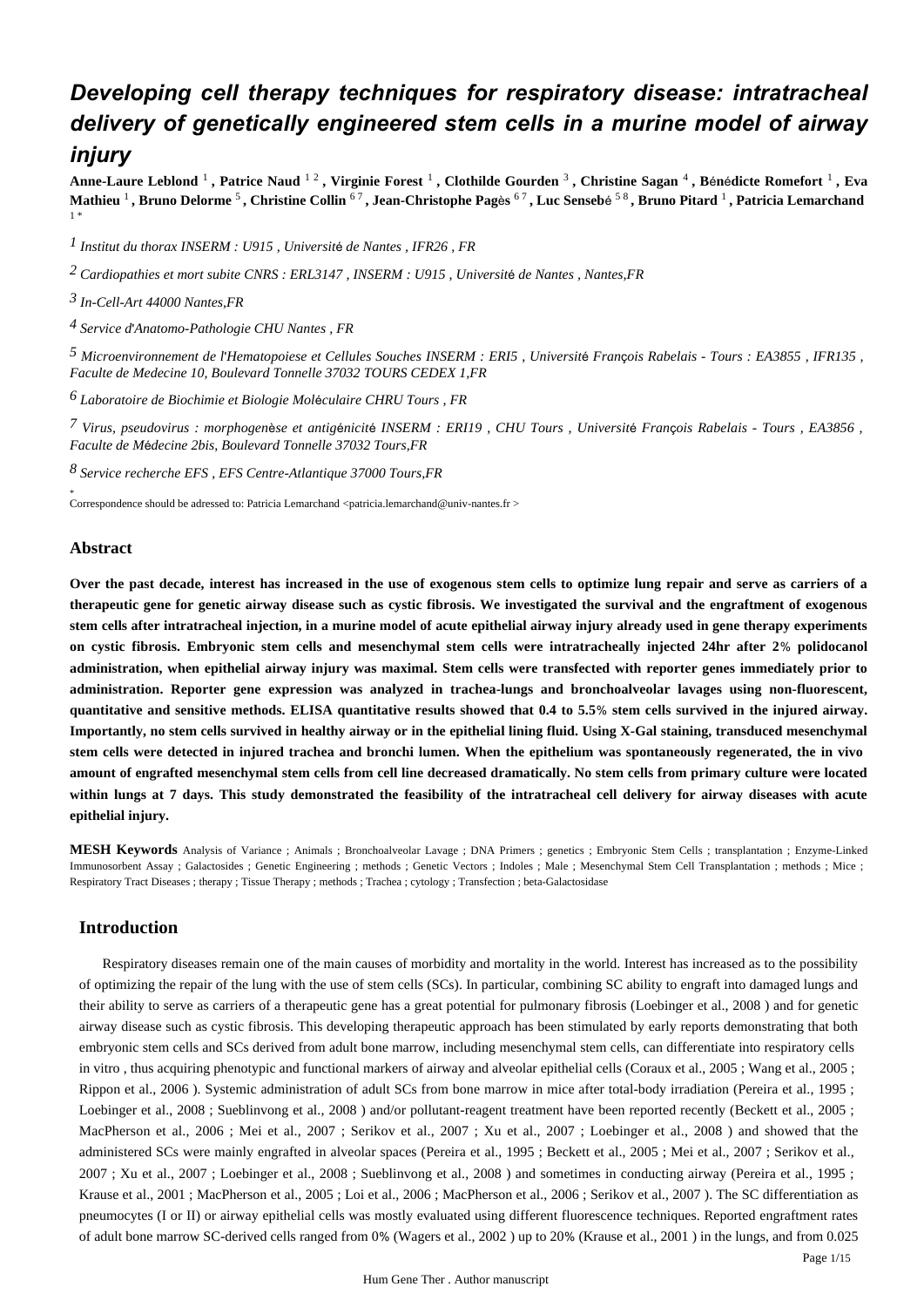% (Loi et al., 2006 ) up to 4% (Krause et al., 2001 ) in conducting airway. These discrepancies have been partly attributed to the different fluorescence techniques used to detect the donor-derived epithelial cells, leading to significant artifacts (Loebinger et al., 2008 ). Importantly, lung SC engraftment is currently estimated to be between 0.01% and 0.1% (Krause 2005 ; Bruscia et al., 2006 ). Despite this low engraftment level, there is evidence that transplanted SC post-injury have some therapeutic effects (Loebinger et al., 2008).

In most of these studies, systemic administration of SCs required total-body irradiation of the recipient to promote SC bone marrow engraftment, a difficult condition to apply in the clinical setting, especially in patients suffering from airway disease associated with chronic infections such as cystic fibrosis. Alternatively, considering the advantages of the intratracheal route to target the airway and the respiratory epithelium, more recent studies reported the intratracheal administration of adult SCs in reagent-injured lungs (Gupta et al., 2007 ; Wong et al., 2007 ). Using fluorescent techniques SC engraftment was enhanced with the intratracheal route as compared to the intravenous route (Wong et al., 2007 ; Wong et al., 2009 ) but remained 5–10% (Gupta et al., 2007 ; Wong et al., 2007 ; Wong et al., 2009 ). The intratracheal route was also used for the administration of differentiated cells and showed both positive (Serrano-Mollar et al., 2007 ) and negative results (Kuang et al., 2005 ; Gupta et al., 2007 ). SC or differentiated cell engraftment levels in these studies were mostly assessed using fluorescence techniques, which could explain these conflicting results.

The aims of our study were to evaluate the survival and the engraftment of different types of exogenous SCs and differentiated cells after intratracheal injection. We used a murine model presenting acute epithelial airway injury without total-body irradiation. This model was developed for gene therapy experiments on cystic fibrosis and consisted in intranasal injection of polidocanol detergent (Parsons et al., 1998 ). Quantification of cell survival rates and cell location within lungs were performed using ELISA, biochemical assay and PCR.

## **Materials and methods**

## **Animal model and intratracheal administration**

Male, 8- to 10-week old Swiss mice were obtained from Janvier Laboratories (Le Genest St Isle, France). Animal experiments were performed under the approval of the Guide for The Care and Use of Laboratory Animals published by the U.S. National Institutes of Health (NIH Publication No. 85-23, revised 1996). Mice were anesthetized with an intraperitoneal injection of xylazine (15mg/kg) and ketamine (70mg/kg), and placed supine. Briefly, intratracheal administration was performed using a 22-gauge catheter placed within an intubation canula (Harvard Apparatus) that was removed immediately before injection. Airway injury was induced after anaesthesia by intratracheal administration of 25µl of 2% polidocanol (PDOC: polyoxyethylene 9-lauryl ether, Sigma, (Borthwick et al., 2001 ; MacPherson et al., 2005 )) in phosphate-buffered saline (PBS) through the 22-gauge catheter. Cells  $(10^6 \text{ cells}/25 \text{µ})$  or PBS were intratracheally injected 24hr after PDOC administration using the same protocol. Mice were sacrificed by an intraperitoneal lethal injection of nesdonal 24hr or 7 days after intratracheal administration.

#### **Bronchoalveolar lavages**

Bronchoalveolar lavages (BALs) were performed 24hr after CAT-transfected cell administration in healthy or injured airway. Mice were anesthetized and thoracic cavity was opened by careful dissection. The trachea was exposed, and a small transverse incision performed just below the level of the larynx. BAL was then performed using one dose of 1 ml of PBS, ensuring that both lungs inflated during the lavage process and that there was no leakage of lavage fluid from the trachea. BAL fluid was centrifuged at 400 g for 5 min. The supernatant was removed and stored at −80°C until ELISA. Cell pellet was suspended in lysis buffer and stored at −80°C until ELISA.

#### **Cell cultures**

Undifferentiated mouse embryonic stem cells (ESCs, R1 cell line, (Nagy et al., 1993 )) were cultured in dishes coated with 0.1% gelatine (Sigma). The culture medium was composed of Dulbecco minimum essential medium with 4.5g/l glucose (DMEM, Invitrogen) supplemented with 15% FCS (Invitrogen), 0.1% non essential amino acids (Invitrogen), 1mM sodium pyruvate (Invitrogen), 2mM L-Glutamine (Invitrogen),  $10^{-7}$  M βmercaptoethanol (Sigma), penicillin/streptomycin (100U/ml and 100µg/ml respectively, Invitrogen) and 2000U/ml of LIF (Sigma).

Undifferentiated murine mesenchymal stem cells (BMC9s, (Dennis and Caplan 1996 )) were cultured as previously described ( Chateauvieux et al., 2007 ) in alpha MEM medium with nucleosides (Invitrogen) supplemented with 10% FCS (Invitrogen), 2mM L-Glutamine (Invitrogen), penicillin/streptomycin (100U/ml and 100μg/ml respectively, Invitrogen).

A human hepatocellular carcinoma cell line (Hep 3B2.1-7, ATCC number HB-8064), transformed African green monkey kidney fibroblast cell line (COS-7, ATCC Number CRL-1651) and murine osteosarcoma cell line (mOS-J, (Joliat et al., 2002 )) were used for control experiments. Cells were cultured in DMEM medium with 4.5 g/l glucose supplemented with 15% FCS, 2 mM L-Glutamine, penicillin/streptomycin (100U/ml and 100μg/ml respectively).

### **Primary culture of adult mesenchymal stem cells**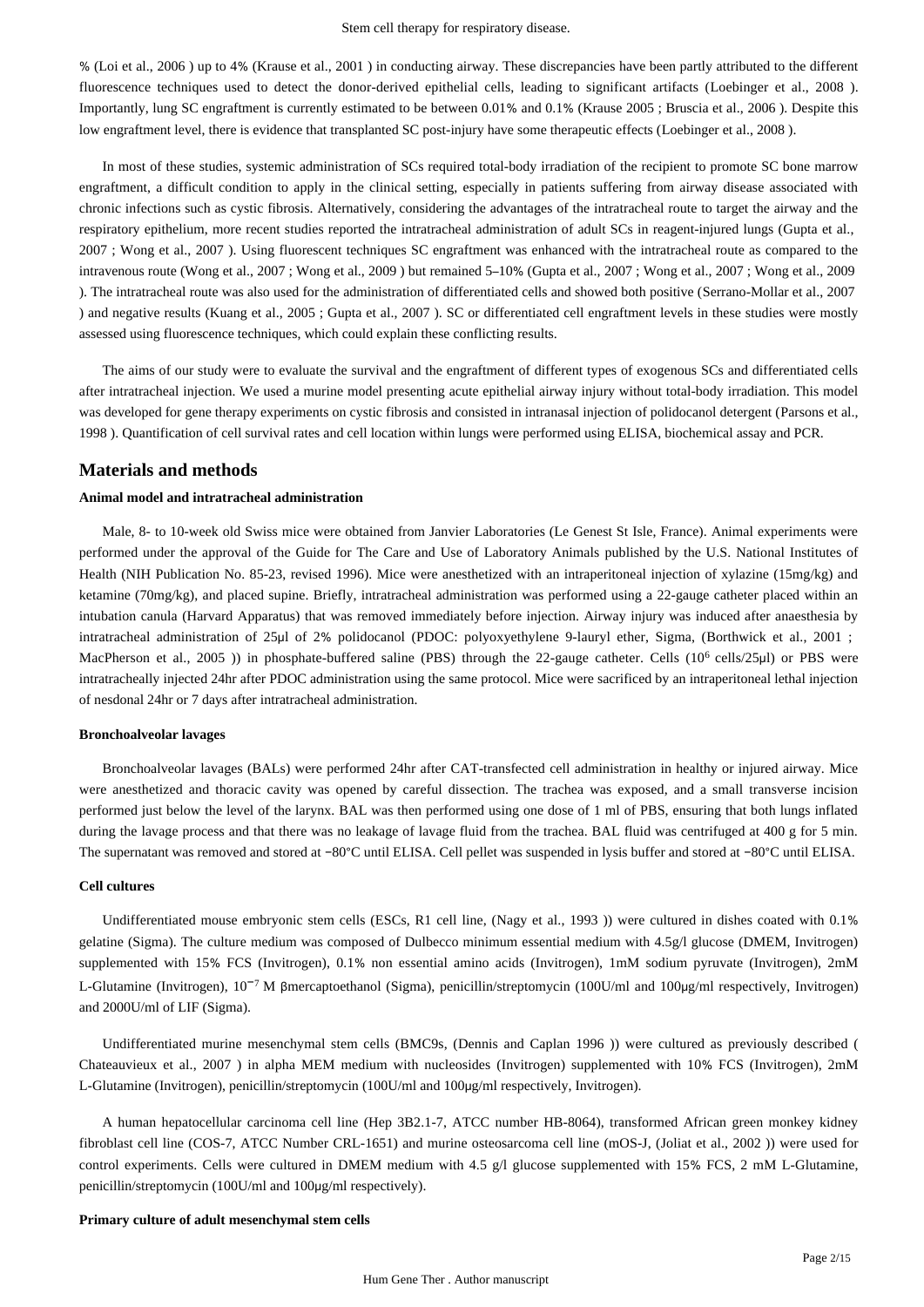Total bone marrow was obtained from wild type adult male Swiss mice and male Rosa26 lacZ-mice (background C57Bl/6J x 129S2, kindly provided by Dr M.F. Gardahaut, Nantes, France) by flushing femurs and tibias with culture medium. Cells were plated at a density of 500 000 cells/cm<sup>2</sup> in medium composed of alpha MEM with nucleosides supplemented with 10% FCS, 2 mM L-Glutamine, penicillin/streptomycin (100U/ml and 100μg/ml respectively) and 2ng/ml of human FGF2 (AbCys). The culture medium was changed at day 3 to remove non-adherent cells and was subsequently replaced weekly. The cells were grown for 2–3 weeks until confluence. Adherent cells were then detached by  $0.5\%$  trypsin-EDTA and plated at a density of 10 000 cells/cm<sup>2</sup>. Subsequent passages and seeding of the cells were performed at a density of 5 000 cells/cm<sup>2</sup>. From passage 8, MSC cultures were characterized by FACS analysis (FACS Calibur Instrument, BD Biosciences, CellQuestPro Software) after incubation with anti-CD45-PE, anti-CD90-PE, anti-CD29-CyChrome, anti-Sca1-PE, anti CD106-CyChrome (BD Biosciences) (Dominici et al., 2006 ).

#### **In vitro cell transfection with CAT or GFP reporter genes and evaluation of gene transfer system efficacy**

ESCs, BMC9s and differentiated cells were transfected with pCIK-CAT (4.7 Kb) and pEGFP-C1 (4.7 Kb) plasmids encoding for Chloramphenicol AcetylTransferase (CAT) protein and GFP, using synthetic vectors just prior to intratracheal administration (Pitard et al., 2001 ). DNA plasmids were complexed with ICAfectin® 441 according to the manufacturer's instruction (In-Cell-Art, Nantes, France). After 2hr, transfection complexes were removed by changing growth medium and cells were lysed for dosages or kept in culture for 24hr, 7 days, or injected intratracheally as indicated above.

MSCs from Swiss mice were transfected with pCIK-CAT and pEGFP-C1 plasmids using nucleofection (Nucleofector Solution, Amaxa Biosystem) just prior to intratracheal administration (Aluigi et al., 2006 ). After 2hr, growth medium was changed and cells were lysed for dosages or kept in culture for 24hr, 7 days, or injected intratracheally as indicated above. The percentage of GFP-expressing cells was evaluated 24hr after GFP nucleofection using FACS analysis.

The efficacy of gene transfer systems was evaluated using cytometry for GFP-expressing cells and ELISA for CAT-expressing cells. The percentage of GFP-expressing cells was evaluated 24hr after GFP transfection using FACS analysis (FACS Calibur Instrument, BD Biosciences, CellQuestPro Software). CAT protein quantity per stem cell at 24hr was then calculated using in vitro data: CAT protein quantity in cell lysis buffer was divided by the cell number and by the percentage of GFP-expressing cells (obtained by FACS analysis). Finally, this value was used to determine the minimum number of CAT-expressing stem cells required to be detected by ELISA in vitro or in vivo considering that CAT ELISA detection threshold was 50pg CAT protein (see below).

#### **In vitro stem cell transduction with nls-lacZ reporter gene**

BMC9s were transduced with an amphotropic recombinant murine retrovirus vector containing the nls-LacZ reporter gene (LacZ gene encoding β galactosidase (βgal) coupled to a nuclear localization signal (nls), kindly provided by Dr. N. Ferry, Nantes, France). This retrovirus vector was obtained from the human producer cell line TELCeB6AF7 derived from the Te671 cell line as described in (Aubert et al., 2002 ). 24hr recombinant retroviral supernatant was harvested from the confluent producer cell line and filtered through a 0.45 μm membrane. The titer of the βgal supernatant, determined by endpoint dilution using Te671 target cells, was  $2 \times 10^8$  transducing particles/ml. After BMC9 transduction, retrovirus vector was removed by changing growth medium and cells were lysed for dosages or kept in culture or injected intratracheally as indicated above.

To evaluate the percentage of βgal-transduced BMC9s, cells were fixed in 4% paraformaldehyde, washed with PBS and incubated in 5mM K4Fe(CN)6, 5mM K3Fe3(CN)6 and 2mM MgCl2 in PBS containing 0.5mg/ml X-Gal ([5-bromo-4-chloro-3-indolyl-β -D-galactopyranoside] dissolved in N,N-dimethylformamide at 20mg/ml before dilution into the reaction mixture, Sigma) for 2hr, at 37°C. Cells were identified as positive for βgal activity by blue nuclear staining after X-Gal reaction. The percentage of βgal expressing cells in vitro was obtained by counting the number of nuclear-blue cells in a total of 200 cells.

MSCs from Swiss mice were transduced with a lentivirus vector containing the nls-lacZ reporter gene. The vector was derived from pHR' LacZ (Zufferey et al., 1997 ) in which a nls from the SV40 T Ag was cloned in frame 5' to the LacZ cDNA. The lentivirus vector was produced on human embryonic kidney 293T cells as previously described (Selig et al., 1999 ). After transduction with 50 MOI (Multiplicity Of Infection), lentivirus vector was removed by changing growth medium and cells were lysed for dosages or kept in culture or injected intratracheally as indicated above. The percentage of βgal-transduced MSCs was evaluated by in vitro X-Gal staining and counting as described above.

#### **Reporter gene assay and estimation of survival rate**

CAT-transfected cells, BAL cells and BAL fluid, or whole frozen trachea-lungs were homogenized in reporter lysis buffer (Roche Diagnostics) supplemented with protease inhibitors (Roche Diagnostics). After centrifugation at 10 000 rpm for 5min, CAT quantity was measured in supernatant with a VICTOR<sup>2</sup> multilabel counter (PerkinElmer), using a CAT enzyme-linked immunosorbent assay (ELISA) kit according to the instructions of the supplier (Roche Diagnostics). Each sample was analyzed in duplicate. CAT detection threshold was 50pg. Protein content was measured with a bicinchoninic acid (BCA) protein assay kit (Pierce).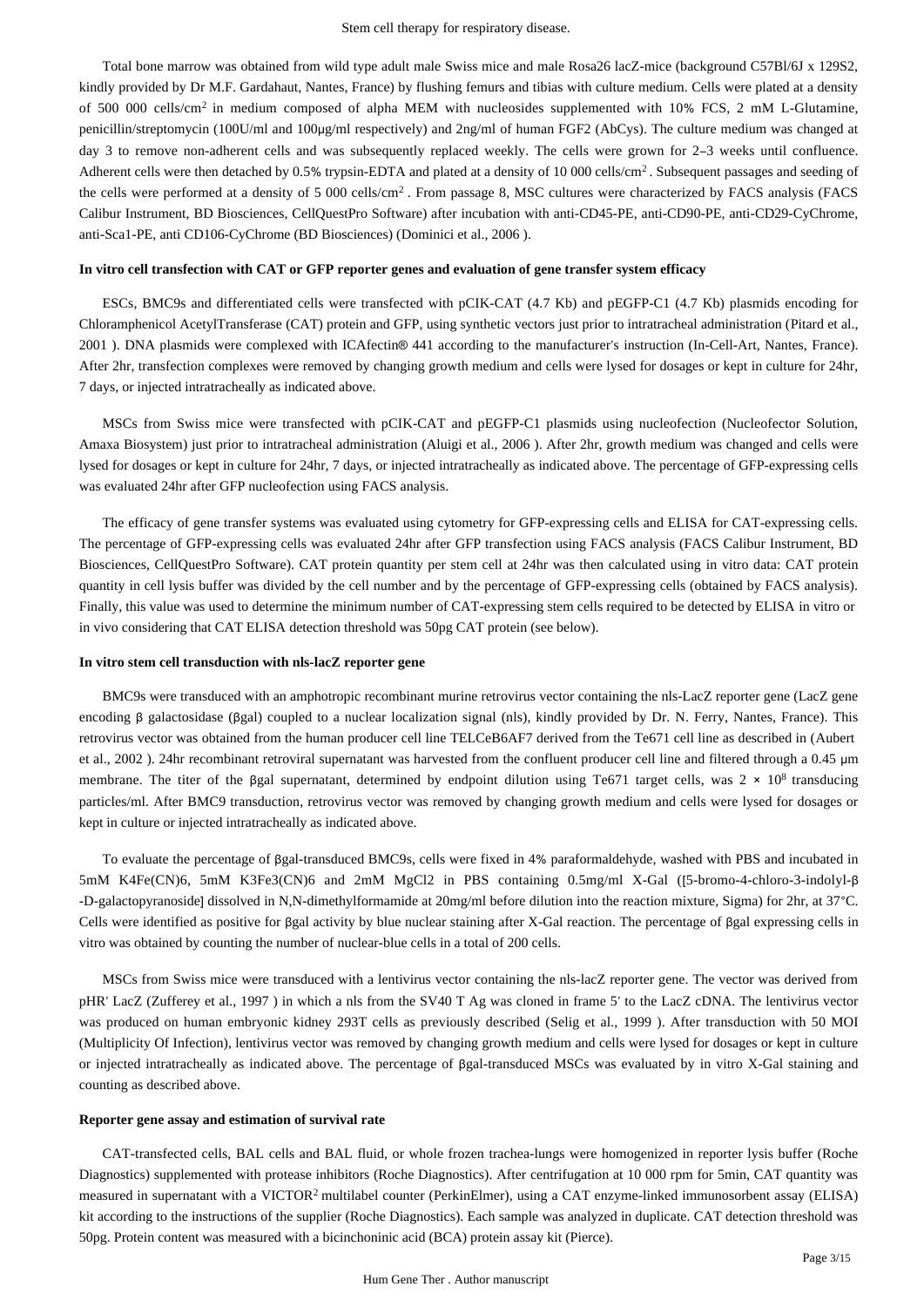To estimate cell survival rate 24hr after intratracheal administration, we first calculated CAT protein quantity per CAT-expressing cell, using in vitro data: CAT quantity in cell lysis buffer was divided by the cell number and by the percentage of GFP-expressing cells (obtained by FACS analysis). Finally, the total in vivo CAT protein quantity per animal was divided by this in vitro value, in order to estimate the number of CAT-expressing cells per animal and subsequently the cell survival rate.

BMC9s and Rosa26 MSCs or whole frozen murine trachea-lungs were homogenized in 1ml reporter lysis buffer (Roche Diagnostics) supplemented with a protease inhibitor cocktail (Roche Diagnostics). After centrifugation at 10 000 rpm for 5min, βgal activity was determined by enzymatic fluorimetric assay using 4MUG (4-methylumbelliferyl-β-D-galactoside, Sigma) as a fluorescent substrate. Each cell and trachea-lung samples were analyzed in duplicate. βgal activity detection threshold was 230pg. Protein content was measured with a BCA protein assay kit. Additional experiments were done with lysates of βgal-transduced BMC9s or Rosa26 MSCs after three cycles of freezing and thawing. Viability was ascertained by trypan blue exclusion.

### **Detection of** β **galactosidase activity**

Tissues were fixed in 4% paraformaldehyde (at room temperature, 20min) and rinsed 3 times with PBS. Immediately after fixation, trachea-lungs were stained by intratracheal infusion (though a 19-gauge needle, total volume = 5ml) and immersion in 5mM K4Fe(CN)6, 5mM K3Fe3(CN)6 and 2mM MgCl<sup>2</sup> in PBS containing 0.5mg/ml X-Gal (as indicated above) for 6hr, at 30°C to avoid the detection of endogenous βgal activity (Weiss et al., 1997 ). Tissues were again washed with PBS and immediately embedded in paraffin. Tissues were identified as positive for β galactosidase activity by nuclear blue staining after X-Gal reaction. Sections (4μm thick) were stained with nuclear fast red (Sigma).

#### **Detection of nls-lacZ reporter gene**

Total DNA from whole murine trachea-lungs was isolated for PCR analysis. Tissues were digested overnight with lysis buffer containing proteinase K (10mg/ml, Sigma). Total DNA was extracted with phenol/chloroform/isoamyl alcohol (Sigma) method and then precipitated in ethanol. Total DNA from 10<sup>6</sup> transduced MSCs was also extracted for PCR experiments. PCR were performed using primers that specifically bind the nls sequence and the lacZ gene encoded in the nls-lacZ lentivirus vector: 5′-GTA ACA ACT CCG CCC CAT T -3′ and 5′-GAC AGT ATC GGC CTC AGG AA -3′.

#### **Statistical analysis**

Data are expressed as means ± S.E.M. Statistical significance was evaluated using the analysis of variance (ANOVA) method to compare control and treatment groups of 3 or more. Tukey's test was subsequently used for pair-wise comparisons. A non parametric Mann and Whitney test was performed to compare two groups. Statistical significance was set at  $p<0.05$ .

## **Results**

#### **Transient epithelial airway injury induced by polidocanol intratracheal administration**

Intratracheal administration of 2% PDOC induced macroscopic lung injury at 24hr with haemorrhage (Figs. 1b,k,n ). The major histological findings at 24hr were acute injury of the murine airway epithelium with focal shedding areas observed in the epithelial surface, with only a remaining layer of basal cells or a total denudation of the basement membrane (Figs. 1e,h). However, in some regions, the luminal layer of epithelial cells was just disrupted or sloughed whereas the basal cell layer and the basement membrane remained intact (not shown), as already described after intratracheal or intranasal administration (Driscoll et al., 2000 and Southam et al., 2002 , respectively). Inflammation was present in pulmonary parenchyma (Figs. 1k,n , arrow heads). Trachea-lung sections at 7 days after PDOC administration demonstrated significant improvement of haemorrhage (Figs. 1c,l ) and of airway injury with epithelial surface again covered by cilia (Figs. 1f,i ). PDOC effect did not alter significantly animal survival (Table S1 in supplementary data ).

#### **ESC and BMC9 survival in murine airway with acute epithelial airway injury**

In a first set of experiments, embryonic stem cells (ESCs) and adult mesenchymal stem cells (BMC9s) from well-characterized cell lines were intratracheally injected. ESCs and BMC9s were injected 24hr after PDOC administration, when epithelial airway injury induced by PDOC was acute (MacPherson et al., 2005 ). Stem cell survival was evaluated 24hr after stem cell administration. To calculate the survival rate, we used a quantitative method based on in vivo expression of reporter genes by transplanted cells. Stem cells were transfected in vitro with plasmids encoding CAT or GFP reporter genes 2hr prior to intratracheal injection. CAT-transfected stem cells were then intratracheally injected, at a time where they did not yet express the foreign genes (see below). We hypothesized that only surviving stem cells would express in vivo CAT protein in trachea-lungs 24hr after intratracheal cell injection.

Two hours after the beginning of cell incubation with both plasmids and synthetic vectors, transfection complexes were removed and reporter gene expression was evaluated. Neither CAT protein nor cell fluorescence was detected in stem cells using ELISA (Fig. 2b ) and microscopy (not shown), demonstrating that stem cells did not express CAT nor GFP protein at the time of in vivo injection. In vitro

Page 4/15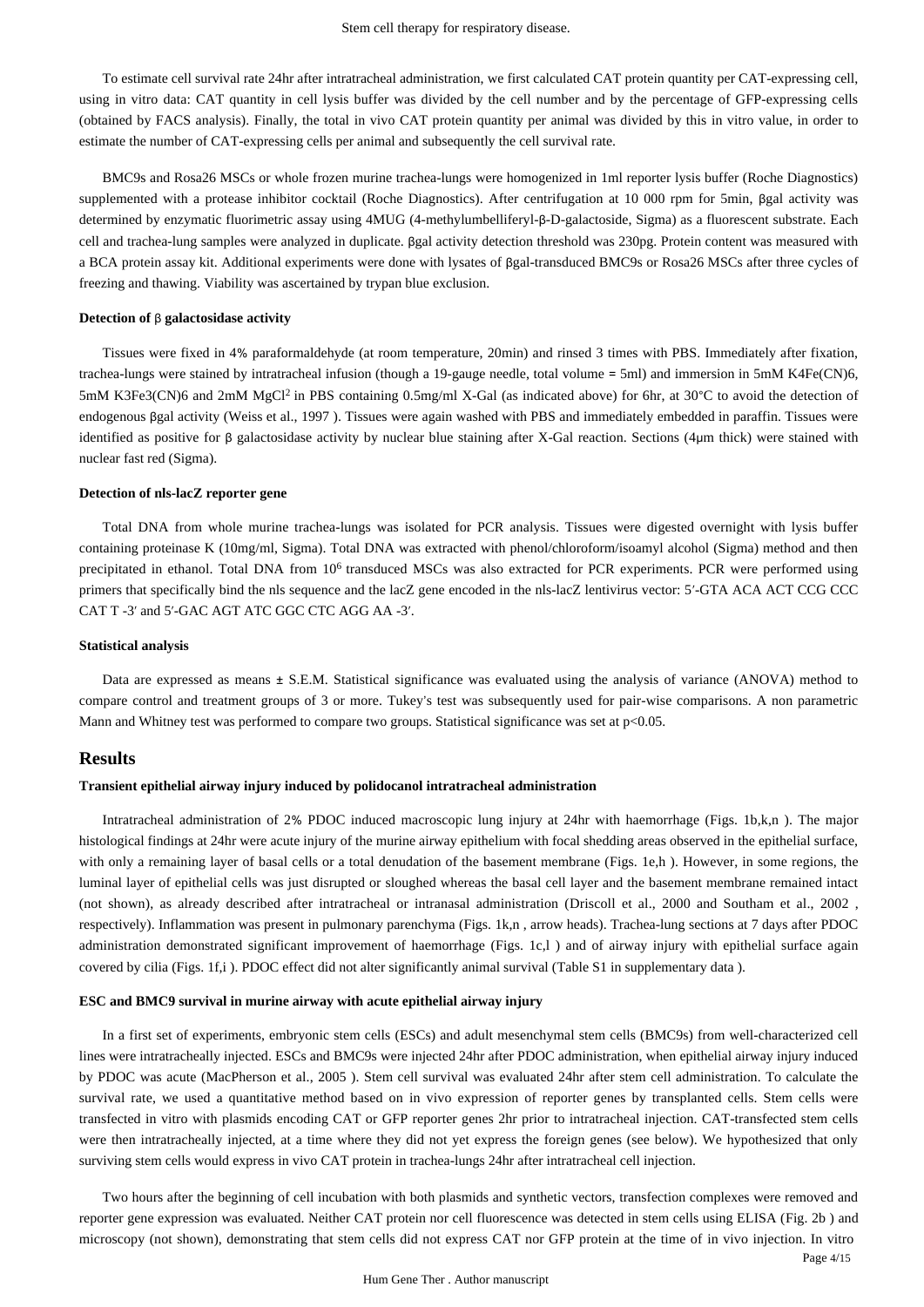reporter gene expression was also evaluated 24hr and 7 days after incubation with plasmids and synthetic vectors. As evaluated by FACS analysis,  $19.4 \pm 0.2\%$  ESCs (n = 6) and  $37.0 \pm 4.4\%$  BMC9s (n = 6) expressed GFP in vitro at 24hr (Fig. 2a). However, CAT and GFP were not detected at 7 days after transfection (Fig. 2b), suggesting that transgene expression was transient. Using CAT ELISA quantitative results and GFP-expressing cell rates, we calculated that CAT-expressing ESCs and CAT-expressing BMC9s contained at 24hr 0.03 ± 0.01pgCAT/cell (n = 10) and 0.08  $\pm$  0.02pgCAT/cell (n = 6), respectively. Cell values were further used to evaluate the number of in vivo surviving cells after intratracheal injection.

For intratracheal administration, CAT-transfected ESCs and CAT-transfected BMC9s were harvested 2hr after the beginning of transfection and injected intratracheally. Mice were sacrificed 24hr after intratracheal administration; trachea-lungs were used in toto to quantify CAT protein by ELISA (Fig. 2c). No CAT protein was detected in control animals or animals injected with PDOC only. Importantly, CAT protein was detected in 61% (19/31) animals intratracheally injected with PDOC and ESCs and in 81% (17/21) animals intratracheally injected with PDOC and BMC9s, suggesting that ESCs and BMC9s survived within lungs and expressed reporter genes 24hr after intratracheal injection. To estimate the number of surviving cells within the lungs at 24hr, total CAT protein quantity per animal was divided by CAT quantity per cell in vitro. The survival rate of  $10^6$  injected stem cells was  $3.69 \pm 0.86\%$  ESCs (n = 19), whereas this survival rate was significantly less with BMC9s (0.43  $\pm$  0.12%, n = 17, Tukey's test, p = 0.02). CAT cell quantities were also used to calculate the in vivo cell detection threshold. A minimum of  $10 \pm 1.2 \times 10^3$  ESCs and  $4.3 \pm 1.1 \times 10^3$  BMC9s could be detected in one animal in vivo , corresponding to 0.4–1% injected cells. These results suggest that even if the percentage of cells expressing reporter gene in vitro was low, this was still a sensitive method for in vivo detection of a small cell number.

## **Influence of differentiation state and airway environment on ESC and BMC9 survival**

To determine whether cell survival ability in murine injured airway was specific to stem cells, differentiated cells from various origins (Hep3B, mOS-J and COS-7 cells) were transfected in vitro with CAT plasmids in conditions and results similar to that of ESCs and BMC9s (not shown). CAT-transfected differentiated cells were then intratracheally injected 2hr after the beginning of incubation with CAT plasmid. No CAT protein was detected in any animal injected with PDOC and differentiated cells at 24hr (Fig. 2c ), suggesting that only stem cells survived after intratracheal injection in injured airway. CAT-transfected ESCs and BMC9s were injected in control healthy animals. No CAT protein was detected in any animal with healthy airway 24hr after stem cell injection (Fig. 2c ), suggesting that stem cell survival was favoured by airway injury.

#### **Cell survival in the epithelial lining fluid**

To evaluate whether cells expressing CAT reporter protein were present within the epithelial lining fluid or after phagocytosis by alveolar macrophages, bronchoalveolar lavages (BALs) were performed at 24hr in in vivo conditions when phagocytosis was expected maximal, e.g. when CAT ELISA results were negative: mesenchymal stem cells (BMC9s) in healthy airway and murine differentiated cells (mOS-J) in injured airway. As further controls, BALs were also performed in control and PDOC animals and in animals intratracheally injected with PDOC and BMC9s. No CAT protein was detected in any BAL fluid nor BAL cell sample from any animal ( Fig. 2d ), suggesting that if stem cells or differentiated cells were phagocytosed by alveolar macrophages, such phagocytosis did not alter CAT protein measurement nor cell survival detection. Importantly, in animals intratracheally injected with PDOC and BMC9s, high levels of CAT protein were measured in trachea and lung homogenates whereas no CAT protein was detected in BAL fluid nor BAL cell samples, suggesting that CAT-expressing cells were mostly present within the lungs and did not survive in the epithelial lining fluid (Fig. 2d ).

#### **BMC9 location at 24hr and 7 days**

Next, we investigated BMC9 location at 7 days when the airway epithelium was known to be spontaneously regenerating ( MacPherson et al., 2005 ). As CAT expression using synthetic vectors was transient, we used integrative virus vectors allowing long-term foreign gene expression. BMC9s were transduced with a retrovirus vector encoding nls-lacZ gene. As evaluated by X-Gal staining, 57.2  $\pm$ 0.1% BMC9s expressed nuclear β galactosidase (βgal) when they were injected (Fig. 3a , n = 6). βgal activity in transduced BMC9s was significantly increased just prior to injection as compared to endogenous βgal activity in BMC9s (Fig. 3b , Mann and Whitney test, p = 0.02) and remained stable at 7 days (not shown). Animals were assessed for βgal activity 24hr and 7 days after intratracheal administration, using the 4 MUG method (Fig. 3c ). In contrast to previous experiments, βgal-transduced BMC9s expressed nlslacZ gene at the time of intratracheal injections. Therefore, as a further control, we injected lysates of βgal-transduced BMC9s, and no significant increase in βgal activity was observed as compared to endogenous βgal activity (Tukey's test, p = 0.98). In animals intratracheally injected with PDOC and βgal-transduced BMC9s, 24hr after injection βgal activity significantly increased as compared to that of control animals (Tukey's test,  $p = 0.003$ ) and to animals injected with PDOC and lysate of βgal-transduced BMC9s (Tukey's test,  $p = 0.004$ ), confirming results with CAT gene transfer. However, 7 days after stem cell injection βgal activity was similar to that of control animals (Tukey's test, p = 0.98) and animals injected with PDOC and lysate of βgal-transduced BMC9s (Tukey's test, p = 0.94), suggesting that the number of surviving BMC9s in the airway epithelium decreased significantly between 24hr and 7 days.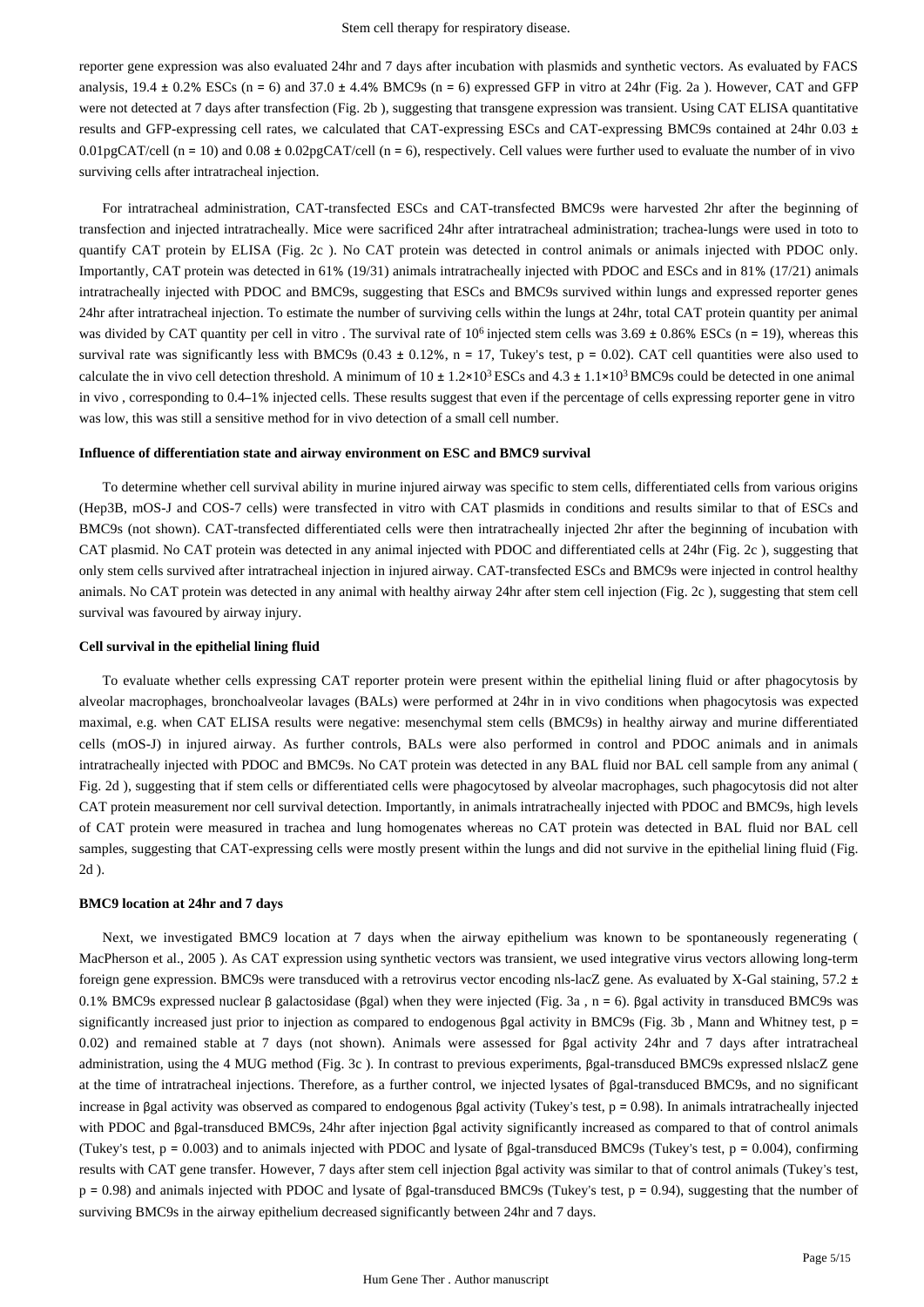To locate BMC9s after intratracheal injection into injured airway, we performed X-Gal staining of in toto trachea-lungs at 24hr and 7 days (Fig. 4 ). No blue staining was observed in trachea-lungs (Fig. 4a ) and histological sections (Figs. 4b-d ) from any control animal ( Fig. 4a , n = 3), animal injected with PDOC (Fig. 4b , n = 3), or animal intratracheally injected with βgal-transduced BMC9s only (Fig. 4c , n = 5). No cell with nuclear blue staining was observed in any animal injected with PDOC and lysate of βgal-transduced BMC9s (Fig. 4d, n = 5), suggesting that cells with nuclear blue staining expressed the nls-lacZ gene de novo. In contrast, macroscopic and microscopic strong nuclear blue staining was observed in trachea and pulmonary lobes at 24hr (Figs. 4e-m,  $n = 16$ ) and 7 days (Figs. 4n-p,  $n = 7$ ) in each animal intratracheally injected with PDOC and βgal-transduced BMC9s. At 24hr, macroscopic analyses showed blue spots (<5 spots) in trachea from  $8/16$  animals (Figs. 4e,f) and blue spots in one (15/16, Figs. 4g,h) or two pulmonary lobes (1/16, Figs. 4i,j). Blue spots were also observed in large bronchi from 5/16 animals (Figs. 4i,j). Histological analyses confirmed the macroscopic result for each sample, showing β-gal positive cells on histological sections where blue spots had been observed. Clusters of cells with blue nuclei were observed in the lumen of injured trachea (Fig. 4k ) and injured bronchi or bronchioles (Figs. 4l,m ), but not in lung parenchyma (Fig. 4l ). At 7 days, blue spots were observed in 7/7 animals, in the lumen of bronchioles (Figs. 4n-p ). No blue cell was observed in trachea or in pulmonary parenchyma (not shown). Clusters of blue cells were sometimes located in polyp-like structures, located in bronchioles and large bronchi. Polyp-like structures were not observed in any animal receiving PDOC only. Further quantitative and statistical analyses demonstrated that the development of polyp-like structures at 7 days was not due to stem cell administration but rather to a second intratracheal administration (PBS or BMC9) 24hr after PDOC injection (Table S2 in supplementary data ). Histological analyses at high magnification showed that βgal-expressing cells did not have a respiratory phenotype, with no cilia at 24hr or 7 days (not shown).

#### **MSC survival in murine airway with acute epithelial airway injury**

In a second set of experiments, to avoid in vivo cell survival linked to cell line transformation, we repeated previous experiments with the same experimental design, using murine MSCs from primary cultures. MSC cultures were characterised according to (Dominici et al., 2006 ) and (Chateauvieux et al., 2007 ). FACS analysis demonstrated that MSCs were CD45− (Fig. 5a , 0.4 ± 0.1%, n = 4), CD90 − (0.43 ± 0.2 %, n = 6) and CD29 +, Sca-1+ (Fig. 5a,  $96.9 \pm 1.3$ % and  $98.1 \pm 0.7$ % respectively, n = 4) and CD106+ (96  $\pm$  0.8 %, n = 4).

MSCs were transiently transfected in vitro with plasmids encoding CAT or GFP reporter genes. In contrast to ESCs and BMC9s, MSC transfection with synthetic vectors was ineffective (not shown), therefore nucleofection was used to obtain significant gene transfer rate. As evaluated by FACS analysis, 56.8 ± 2.9% MSCs expressed GFP in vitro at 24hr (Fig. 5c, n = 3), but CAT and GFP were not detected 7 days after nucleofection (Fig. 5b ), suggesting that foreign gene expression was again transient and that nucleofection could not be used for 7 days in vivo experiments. CAT-transfected MSCs contained 0.35 ± 0.02pg CAT/cell at 24hr (n = 6). CAT-transfected MSCs were then intratracheally injected 2hr after the beginning of incubation with CAT plasmid. In control mice and mice injected with PDOC only, no CAT protein was detected at 24hr (Fig. 5d ). Importantly, CAT protein was detected in each animal injected with PDOC and MSCs (Fig. 5d , n = 8, Tukey's test, p<0.001), suggesting that MSCs from primary cultures survived in injured airway and expressed CAT protein after intratracheal administration. MSC survival rate was  $5.52 \pm 1.9\%$  (n = 8), a minimum of 710  $\pm$  45 CAT-expressing MSCs could be detected in one animal in vivo , corresponding to 0.07% injected cells, confirming CAT ELISA sensitivity for in vivo experiments.

#### **MSC location at 24hr and 7 days**

To investigate whether MSCs could be located into the airway epithelium 7 days after cell injection, we first used MSCs in primary cultures from βgal+ transgenic (Rosa26) mice, thus expressing continuously cytoplasmic βgal (Fig. 6a ). Using the 4 MUG method (Fig. 6c ), in vitro βgal activity was significantly increased in Rosa26 MSCs as compared to MSCs from Swiss mice (Figure 6c , Mann and Whitney test, p = 0.03). Mice were assessed for βgal activity 24hr and 7 days after intratracheal administration of Rosa26 MSCs or of a lysate of Rosa26 MSCs (Fig. 6d ). As observed in previous experiments with βgal-transduced BMC9s, βgal activity was similar in murine airway from control animals and animals intratracheally injected with lysates of Rosa26 MSCs (Tukey's test,  $p = 0.68$ ). In animals intratracheally injected with PDOC and Rosa26 MSCs, βgal activity was significantly increased as compared to that of both control groups (Tukey's test, p = 0.01). However, in contrast to previous experiments with βgal-transduced BMC9s, no blue staining was observed in trachea-lungs from animals injected intratracheally with PDOC and Rosa26 MSCs at 24hr, and Rosa26 MSCs could not be located on histological slides (not shown). Finally, βgal activity in murine injured airway returned to baseline at 7 days after Rosa26 MSC intratracheal injection (Tukey's test, p = 0.85).

In a last set of experiments, as previously performed with BMC9s we overexpressed nls-lacZ gene in MSCs from wild-type Swiss mice, to locate them in vivo at 24hr and 7 days. MSC transduction with the βgal retrovirus vector remained ineffective. Therefore, MSCs from Swiss mice were transduced prior to intratracheal injection with a lentivirus vector encoding the nls-lacZ gene (Conrad et al., 2007 ). After lentiviral transduction, 20.1 ± 3.0% MSCs expressed βgal (Fig. 6b , n = 4). Nevertheless, no blue staining was observed in trachea-lungs from animals injected intratracheally with PDOC and βgal-transduced MSCs at 7 days (not shown). Since rapid down regulation of foreign gene expression under cytomegalovirus promoter has been described in lungs (Pringle et al., 2005 ), we concurrently used PCR to detect the presence of nls-lacZ gene even without gene expression. PCR experiments using primers specific to nls-lacZ gene were performed 24hr and 7 days after βgal-transduced MSC injection (Fig. 6e ). At 24hr, PCR was positive in trachea-lungs from each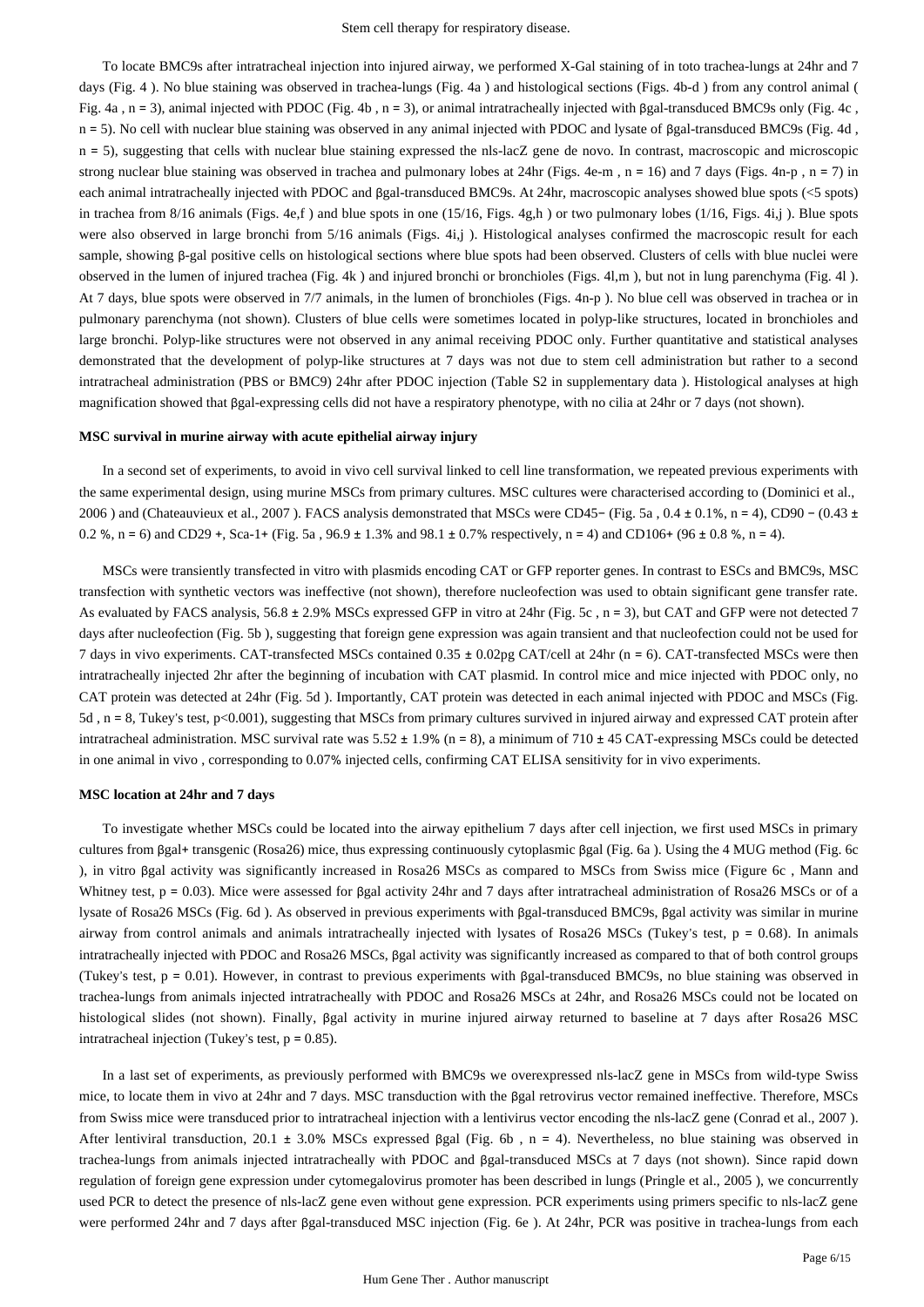animal injected with PDOC and βgal-transduced MSCs (Fig. 6e , n = 7), confirming that βgal-transduced MSCs were present 24hr after injection in injured airway. However, no nls-lacZ gene was detected in animals at 7 days after βgal-transduced MSC injection, suggesting that no βgal-transduced MSCs from primary culture survived at this time once the epithelium is regenerated (Fig. 6e, n = 6).

## **Discussion**

Using different and independent methods based on reporter gene transfer we demonstrated the short term survival of different types of exogenous stem cells, including embryonic and adult mesenchymal stem cells, after intratracheal injection in murine airway presenting acute epithelial airway injury and without total-body irradiation. In contrast to differentiated cells, 0.43 to 5.5 % stem cells were capable of surviving within the injured lungs at 24hr. Importantly no SCs survived in healthy airway or in the epithelial lining fluid. Biochemical staining showed that transduced MSCs were located in the lumen of conducting airway at 24hr and at 7 days. However, the in vivo amount of engrafted MSCs decreased dramatically with time. No primary MSCs were located within lungs at 7 days.

In our study, several gene transfer systems were used, according to our aims and to cell types. Using careful timing, non-viral vectors were useful to allow expression of the foreign gene only after intratracheal cell injection. Gene delivery with viral vectors was used for in vivo studies at 7 days, but we had to use different viral vectors for transducing MSCs from cell lines and primary MSCs. Depending on the gene transfer system and the cell type, gene transfer efficacy was variable in vitro . Studies with retrovirus vectors showed high efficacy and stable MSC transduction (up to 97%, (Sales et al., 2007 )) whereas studies with lentivirus vectors showed variable efficacy between murine MSCs (up to 50%, (Ricks et al., 2008 ; Santoni de Sio et al., 2008 ; Xu et al., 2008 )) and human MSCs (up to 93%, (Chan et al., 2005 )). These data confirmed that primary murine MSCs are more difficult to transduce than human MSCs.

Engraftment of exogenous stem cells into the lungs has been reported in several in vivo studies, but cell engraftment rate remains controversial (Loebinger et al., 2008 ). Our results highlight the main advantage in using ELISA and biochemical methods to detect and quantify a small number of administered cells in the whole organ. Although lacZ gene is widely used to locate stem cells, some reports have shown that standard protocols for X-Gal staining can lead, especially in the lungs, both to false positive results as well as to failure to adequately detect βgal expressing cells (Weiss et al., 1997 ). In our study, while βgal activity significantly increased after intratracheal injection of MSCs from Rosa26 mice, surviving Rosa26 MSCs could not be located in vivo on histological slides, as already described in another report (MacPherson et al., 2005 ). The lacZ gene coupled with a nuclear localization signal had already been used in several studies from our group (Lemarchand et al., 1994 ; Chapelier et al., 1996 ) and others (Mastrangeli et al., 1993 ) and was shown to allow easy detection of endogenous from exogenous βgal activity. Using nls-LacZ gene, we were able to detect and locate nuclear β gal-expressing cells, even when βgal activity in the whole lungs was not significantly different from baseline.

We investigated whether stem cells would be capable of locating specifically on the epithelial side of airway after intratracheal administration. BAL experiments showed that stem cells expressing reporter protein did not survive in the epithelial lining fluid. X-Gal staining showed that stem cells were localised into conducting airway in vivo . By injecting stem cells in healthy airway, we also confirmed the major role of injured environment on the engraftment (MacPherson et al., 2005 ). Stem cells may not engraft into healthy airway because of mucociliary clearance mechanism that could impede access to airway epithelium, as described for in vivo gene transfer to the lungs (Weiss 2002 ). We speculated that mucociliary clearance would be disrupted in polidocanol (PDOC)-treated airway and that the freshly denuded basement membrane may also promote specifically stem cell adherence and engraftment in the airway epithelium ( Engelhardt et al., 1992 ; Nikolova et al., 2006 ). In the first set of experiments, murine ESCs were intratracheally injected and a significant survival cell rate was observed, although in vitro ESC transfection rate was low. This confirms the great potential of ESC pluripotency for regenerative medicine and in particular airway injury. Nevertheless, ESCs for cell-based therapy have met with ethical, moral and political challenges, and with inherent risks associated with immune rejection (Chidgey et al., 2008 ). In further experiments, we focused our attention on MSCs because they are already used in the clinical setting (Uccelli et al., 2008 ). Our ELISA data indicated that MSC survival rate varied according to immortalized or primary cultures, probably because of the different gene transfer systems we used. Survival rates (from 0.4% to 5.5%) 24hr after intratracheal administration were higher than those described after intravenous administration (from 0.01% to 0.1%) and in agreement with those usually described in stem cell therapy protocols, including cardiology (Robey et al., 2008 ) or diabetology (Bottino et al., 2003 ) protocols, and lung injury models (Gupta et al., 2007 ; Wong et al., 2007 ; Wong et al., 2009 ).

We hypothesized that MSC incorporation in the lungs at 7 days could be masked by a down regulation of transgene expression into the lungs because of the common cytomegalovirus enhancer/promoter element in the virus vector constructs (Alton et al., 1999 ; Pringle et al., 2005 ). The negative results of PCR experiments on nls-lacZ gene at 7 days demonstrated that this was not the case. Allogeneic rejection seems unlikely to be responsible for the lack of survival of differentiated cells at 24hr since ESCs, although known to be targeted for rejection by the immune system (Chidgey et al., 2008 ), survived at 24hr. Nevertheless, allogeneic MSC rejection cannot be ruled out at 7 days.

Another hypothesis to explain MSC negative results at 7 days is the spontaneous regeneration of the airway epithelium that may have hampered MSC incorporation into epithelial airway. At 24hr, e.g. when there is a desquamation of the epithelial surface and a denuded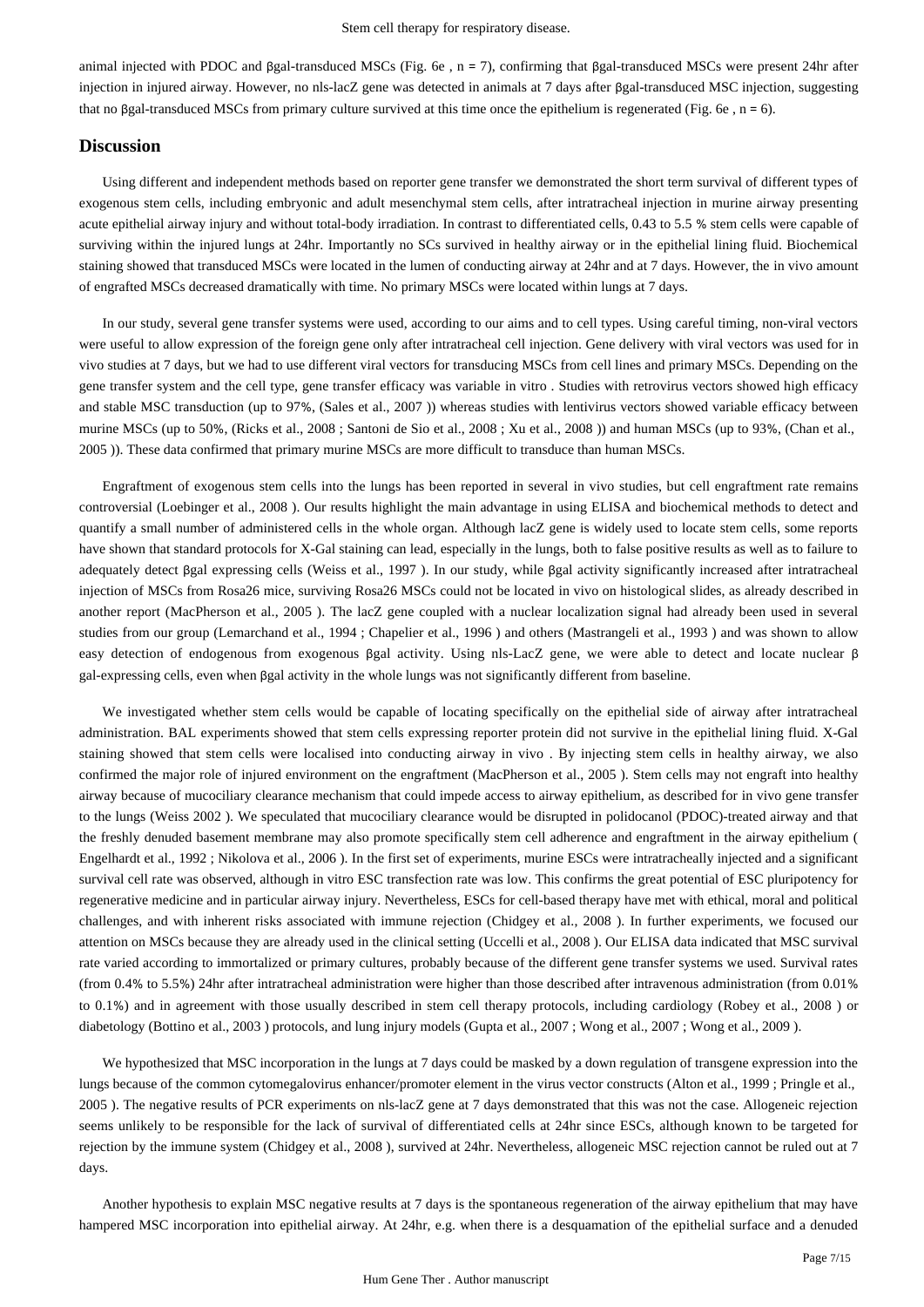basement membrane, the PDOC murine model is a good model to evaluate stem cell survival and presence in injured airway but stem cell differentiation into airway epithelial cells is unlikely at this time. At 7 days after PDOC administration, the epithelium was spontaneously regenerated, demonstrating that PDOC did not alter endogenous lung capability to regenerate. Therefore, the PDOC model may not be an adequate model to evaluate stem cell capability in regenerating lung epithelium, since the endogenous repair mechanisms may impede MSC contribution to achieve structural lung regeneration. This limitation was described in (Wong et al., 2007 ) study in which the naphthalene-injured airway epithelium was still undergoing rapid cell turnover and regeneration and the number of administered stem cells also decreased with time. A more appropriate animal model to study stem cell contribution to structural lung regeneration would be a model with chronic epithelial airway injury and a recurrent loss of the epithelial surface, due to a lack or an exhaustion of endogenous progenitor cells. This hypothesis was evaluated in animal models with permanent retinal epithelial degeneration such as the RCS rat model (D'Cruz et al., 2000 ) and the rhodopsin knock-out mouse (Humphries et al., 1997 ). MSC engraftment and epithelial regeneration involving MSCs were observed in these animal models (Arnhold et al., 2007 ; Inoue et al., 2007 ). For lung tissue, a recent murine model overexpressing the beta-subunit of epithelial Na+ channel ( $ENaC^{+/+}$ ) and showing epithelial degeneration in newborn animals (Mall et al., 2008 ) may be more appropriate to evaluate MSC contribution to lung regeneration.

Finally, an important limitation of our study was also the lack of phenotypic characterisation of surviving cells. This characterisation of stem cell-derived epithelial cells has been hampered by methodological problems, in the lungs as in many other organs such as the heart (Murry et al., 2004 ) or the brain (Castro et al., 2002 ), and remains difficult and controversial. In this regard, additional studies using complex transgenic models with reporter genes under the control of lung-specific promoters in vivo will be essential.

## **Ackowledgements:**

We thank Nicolas Ferry for providing the nls-lacZ retrovirus vector (Nantes, France) and Marie-France Gardahaut for providing Rosa26 mice (Nantes, France). We are grateful to Beatrice Delasalle for statistical analyses. This work was supported in part by a grant from "Vaincre la Mucoviscidose" (Paris, France).

## **Footnotes:**

No competing financial interests exist.

### **References:**

- Alton EW , Stern M , Farley R , Jaffe A , Chadwick SL , Phillips J , Davies J , Smith SN , Browning J , Davies MG , Hodson ME , Durham SR , Li D , Jeffery PK , Scallan M , Balfour R , Eastman SJ , Cheng SH , Smith AE , Meeker D , Geddes DM . 1999 ; Cationic lipid-mediated CFTR gene transfer to the lungs and nose of patients with cystic fibrosis: a double-blind placebo-controlled trial . Lancet . 353 : (9157 ) 947 - 54
- Aluigi M , Fogli M , Curti A , Isidori A , Gruppioni E , Chiodoni C , Colombo MP , Versura P , D'Errico-Grigioni A , Ferri E , Baccarani M , Lemoli RM . 2006 ; Nucleofection is an efficient nonviral transfection technique for human bone marrow-derived mesenchymal stem cells . Stem Cells . 24 : (2 ) 454 - 61
- Arnhold S, Absenger Y, Klein H, Addicks K, Schraermeyer U, 2007; Transplantation of bone marrow-derived mesenchymal stem cells rescue photoreceptor cells in the dystrophic retina of the rhodopsin knockout mouse . Graefes Arch Clin Exp Ophthalmol . 245 : (3 ) 414 - 22
- Aubert D , Menoret S , Chiari E , Pichard V , Durand S , Tesson L , Moullier P , Anegon I , Ferry N . 2002 ; Cytotoxic immune response blunts long-term transgene expression after efficient retroviral-mediated hepatic gene transfer in rat . Mol Ther . 5 : (4 ) 388 - 96
- Beckett T , Loi R , Prenovitz R , Poynter M , Goncz KK , Suratt BT , Weiss DJ . 2005 ; Acute lung injury with endotoxin or NO2 does not enhance development of airway epithelium from bone marrow . Mol Ther . 12 : (4 ) 680 - 6
- Borthwick DW , Shahbazian M , Krantz QT , Dorin JR , Randell SH . 2001 ; Evidence for stem-cell niches in the tracheal epithelium . Am J Respir Cell Mol Biol . 24 : (6 ) 662 - 70
- Bottino R , Lemarchand P , Trucco M , Giannoukakis N . 2003 ; Gene- and cell-based therapeutics for type I diabetes mellitus . Gene Ther . 10 : (10 ) 875 89
- Bruscia EM , Ziegler EC , Price JE , Weiner S , Egan ME , Krause DS . 2006 ; Engraftment of donor-derived epithelial cells in multiple organs following bone marrow transplantation into newborn mice . Stem Cells . 24 : (10 ) 2299 - 308
- Castro RF , Jackson KA , Goodell MA , Robertson CS , Liu H , Shine HD . 2002 ; Failure of bone marrow cells to transdifferentiate into neural cells in vivo . Science . 297 : ( 5585 ) 1299 -
- Chan J , O'Donoghue K , de la Fuente J , Roberts IA , Kumar S , Morgan JE , Fisk NM . 2005 ; Human fetal mesenchymal stem cells as vehicles for gene delivery . Stem Cells  $.23: (1)$  93 - 102
- Chapelier A , Danel C , Mazmanian M , Bacha EA , Sellak H , Gilbert MA , Herve P , Lemarchand P . 1996 ; Gene therapy in lung transplantation: feasibility of ex vivo adenovirus-mediated gene transfer to the graft . Hum Gene Ther . 7 : (15 ) 1837 - 45
- Chateauvieux S , Ichante JL , Delorme B , Frouin V , Pietu G , Langonne A , Gallay N , Sensebe L , Martin MT , Moore KA , Charbord P . 2007 ; Molecular profile of mouse stromal mesenchymal stem cells . Physiol Genomics . 29 : (2 ) 128 - 38
- Chidgey AP , Layton D , Trounson A , Boyd RL . 2008 ; Tolerance strategies for stem-cell-based therapies . Nature . 453 : (7193 ) 330 7
- Conrad C , Gupta R , Mohan H , Niess H , Bruns CJ , Kopp R , von Luettichau I , Guba M , Heeschen C , Jauch KW , Huss R , Nelson PJ . 2007 ; Genetically engineered stem cells for therapeutic gene delivery . Curr Gene Ther . 7 : (4 ) 249 - 60
- Coraux C , Nawrocki-Raby B , Hinnrasky J , Kileztky C , Gaillard D , Dani C , Puchelle E . 2005 ; Embryonic stem cells generate airway epithelial tissue . Am J Respir Cell Mol Biol . 32 : (2 ) 87 - 92
- D'Cruz PM , Yasumura D , Weir J , Matthes MT , Abderrahim H , LaVail MM , Vollrath D . 2000 ; Mutation of the receptor tyrosine kinase gene Mertk in the retinal dystrophic RCS rat . Hum Mol Genet . 9 : (4 ) 645 - 51
- Dennis JE , Caplan AI . 1996 ; Differentiation potential of conditionally immortalized mesenchymal progenitor cells from adult marrow of a H-2Kb-tsA58 transgenic mouse . J Cell Physiol . 167 : (3 ) 523 - 38
- Dominici M , Le Blanc K , Mueller I , Slaper-Cortenbach I , Marini F , Krause D , Deans R , Keating A , Prockop D , Horwitz E . 2006 ; Minimal criteria for defining multipotent mesenchymal stromal cells. The International Society for Cellular Therapy position statement . Cytotherapy . 8 : (4 ) 315 - 7
- Driscoll KE , Costa DL , Hatch G , Henderson R , Oberdorster G , Salem H , Schlesinger RB . 2000 ; Intratracheal instillation as an exposure technique for the evaluation of respiratory tract toxicity: uses and limitations . Toxicol Sci . 55 : (1 ) 24 - 35
- Engelhardt JF , Yankaskas JR , Wilson JM . 1992 ; In vivo retroviral gene transfer into human bronchial epithelia of xenografts . J Clin Invest . 90 : (6 ) 2598 607
- Gupta N , Su X , Popov B , Lee JW , Serikov V , Matthay MA . 2007 ; Intrapulmonary delivery of bone marrow-derived mesenchymal stem cells improves survival and attenuates endotoxin-induced acute lung injury in mice . J Immunol . 179 : (3 ) 1855 - 63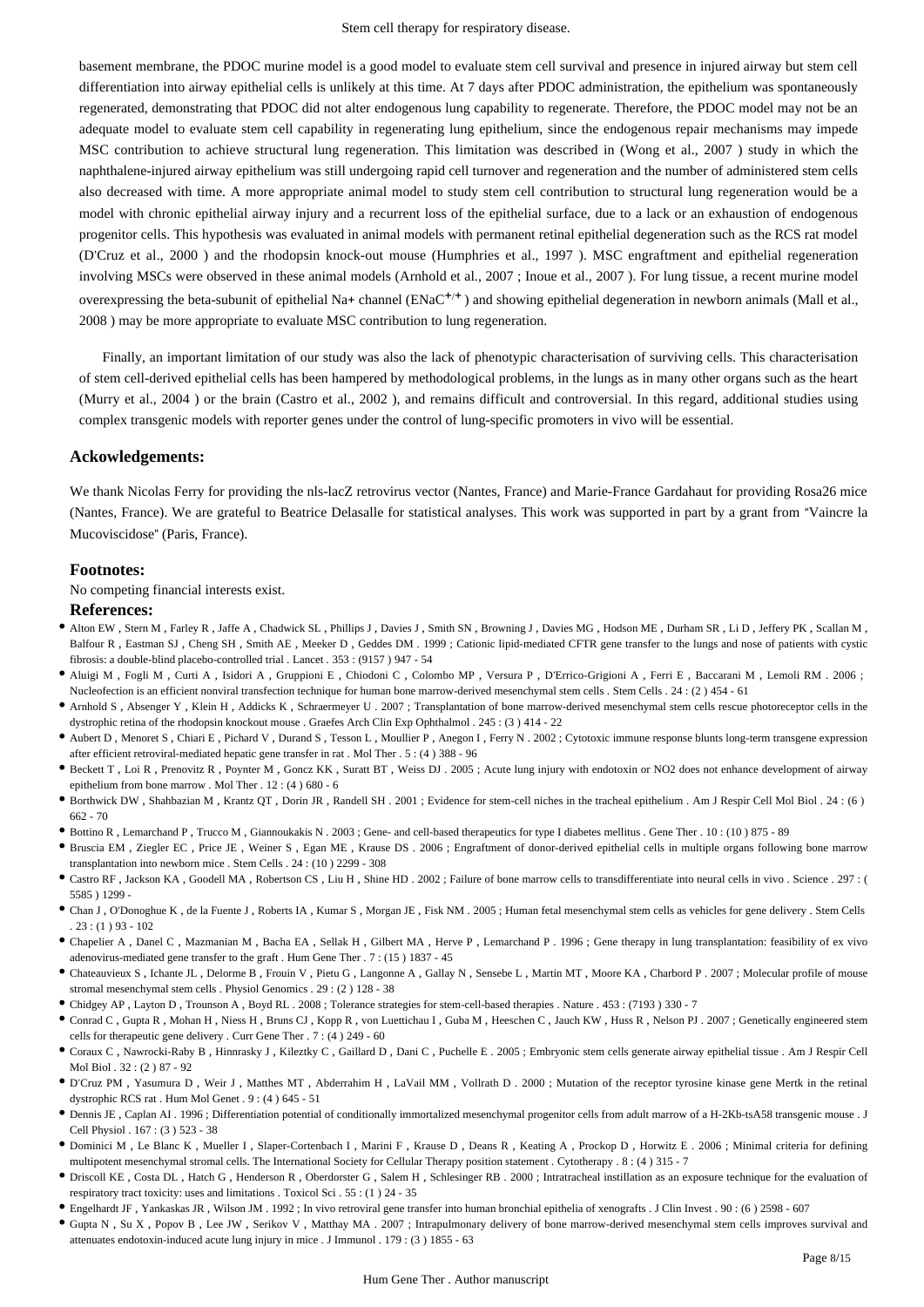- Humphries MM , Rancourt D , Farrar GJ , Kenna P , Hazel M , Bush RA , Sieving PA , Sheils DM , McNally N , Creighton P , Erven A , Boros A , Gulya K , Capecchi MR , Humphries P . 1997 ; Retinopathy induced in mice by targeted disruption of the rhodopsin gene . Nat Genet . 15 : (2 ) 216 - 9
- Inoue Y , Iriyama A , Ueno S , Takahashi H , Kondo M , Tamaki Y , Araie M , Yanagi Y . 2007 ; Subretinal transplantation of bone marrow mesenchymal stem cells delays retinal degeneration in the RCS rat model of retinal degeneration . Exp Eye Res . 85 : (2 ) 234 - 41
- Joliat MJ , Umeda S , Lyons BL , Lynes MA , Shultz LD . 2002 ; Establishment and characterization of a new osteogenic cell line (MOS-J) from a spontaneous C57BL/6J mouse osteosarcoma . In Vivo . 16 : (4 ) 223 - 8
- Krause DS . 2005 ; Engraftment of bone marrow-derived epithelial cells . Ann N Y Acad Sci . 1044 : 117 24
- Krause DS , Theise ND , Collector MI , Henegariu O , Hwang S , Gardner R , Neutzel S , Sharkis SJ . 2001 ; Multi-organ, multi-lineage engraftment by a single bone marrow-derived stem cell . Cell . 105 : (3 ) 369 - 77
- Kuang PP , Lucey E , Rishikof DC , Humphries DE , Bronsnick D , Goldstein RH . 2005 ; Engraftment of neonatal lung fibroblasts into the normal and elastase-injured lung . Am J Respir Cell Mol Biol . 33 : (4 ) 371 - 7
- Lemarchand P , Jones M , Danel C , Yamada I , Mastrangeli A , Crystal RG . 1994 ; In vivo adenovirus-mediated gene transfer to lungs via pulmonary artery . J Appl Physiol .  $76: (6)$  2840 - 5
- Loebinger MR , Aguilar S , Janes SM . 2008 ; Therapeutic potential of stem cells in lung disease: progress and pitfalls . Clin Sci (Lond) . 114 : (2 ) 99 108
- Loebinger MR , Sage EK , Janes SM . 2008 ; Mesenchymal stem cells as vectors for lung disease . Proc Am Thorac Soc . 5 : (6 ) 711 6
- Loi R , Beckett T , Goncz KK , Suratt BT , Weiss DJ . 2006 ; Limited restoration of cystic fibrosis lung epithelium in vivo with adult bone marrow-derived cells . Am J Respir Crit Care Med . 173 : (2 ) 171 - 9
- MacPherson H , Keir P , Webb S , Samuel K , Boyle S , Bickmore W , Forrester L , Dorin J . 2005 ; Bone marrow-derived SP cells can contribute to the respiratory tract of mice in vivo . J Cell Sci . 118 : (Pt 11 ) 2441 - 50
- MacPherson H , Keir PA , Edwards CJ , Webb S , Dorin JR . 2006 ; Following damage, the majority of bone marrow-derived airway cells express an epithelial marker . Respir Res . 7 : 145 -
- Mall MA , Harkema JR , Trojanek JB , Treis D , Livraghi A , Schubert S , Zhou Z , Kreda SM , Tilley SL , Hudson EJ , O'Neal WK , Boucher RC . 2008 ; Development of chronic bronchitis and emphysema in beta-epithelial Na+ channel-overexpressing mice . Am J Respir Crit Care Med . 177 : (7 ) 730 - 42
- Mastrangeli A , Danel C , Rosenfeld MA , Stratford-Perricaudet L , Perricaudet M , Pavirani A , Lecocq JP , Crystal RG . 1993 ; Diversity of airway epithelial cell targets for in vivo recombinant adenovirus-mediated gene transfer  $\sim$  I Clin Invest  $\sim$  91  $\cdot$  (1) 225 - 34
- Mei SH , McCarter SD , Deng Y , Parker CH , Liles WC , Stewart DJ . 2007 ; Prevention of LPS-induced acute lung injury in mice by mesenchymal stem cells overexpressing angiopoietin 1 . PLoS Med  $4 \cdot (9)$  e269 -
- Murry CE , Soonpaa MH , Reinecke H , Nakajima H , Nakajima HO , Rubart M , Pasumarthi KB , Virag JI , Bartelmez SH , Poppa V , Bradford G , Dowell JD , Williams DA , Field LJ . 2004 ; Haematopoietic stem cells do not transdifferentiate into cardiac myocytes in myocardial infarcts . Nature . 428 : (6983 ) 664 - 8
- Nagy A , Rossant J , Nagy R , Abramow-Newerly W , Roder JC . 1993 ; Derivation of completely cell culture-derived mice from early-passage embryonic stem cells . Proc Natl Acad Sci U S A . 90 : (18 ) 8424 - 8
- $\bullet$  Nikolova G , Jabs N , Konstantinova I , Domogatskaya A , Tryggvason K , Sorokin L , Fassler R , Gu G , Gerber HP , Ferrara N , Melton DA , Lammert E . 2006 ; The vascular basement membrane: a niche for insulin gene expression and Beta cell proliferation . Dev Cell . 10 : (3 ) 397 - 405
- Parsons DW , Grubb BR , Johnson LG , Boucher RC . 1998 ; Enhanced in vivo airway gene transfer via transient modification of host barrier properties with a surface-active agent . Hum Gene Ther . 9 : (18 ) 2661 - 72
- Pereira RF , Halford KW , O'Hara MD , Leeper DB , Sokolov BP , Pollard MD , Bagasra O , Prockop DJ . 1995 ; Cultured adherent cells from marrow can serve as long-lasting precursor cells for bone, cartilage, and lung in irradiated mice . Proc Natl Acad Sci U S A . 92 : (11 ) 4857 - 61
- Pitard B , Oudrhiri N , Lambert O , Vivien E , Masson C , Wetzer B , Hauchecorne M , Scherman D , Rigaud JL , Vigneron JP , Lehn JM , Lehn P . 2001 ; Sterically stabilized BGTC-based lipoplexes: structural features and gene transfection into the mouse airways in vivo . J Gene Med . 3 : (5 ) 478 - 87
- Pringle IA , Raman S , Sharp WW , Cheng SH , Hyde SC , Gill DR . 2005 ; Detection of plasmid DNA vectors following gene transfer to the murine airways . Gene Ther . 12 : (15 ) 1206 - 14
- Ricks DM , Kutner R , Zhang XY, Welsh DA, Reiser J, 2008 ; Optimized lentiviral transduction of mouse bone marrow-derived mesenchymal stem cells . Stem Cells Dev  $17:(3)$  441 - 50
- Rippon HJ , Polak JM , Qin M , Bishop AE . 2006 ; Derivation of distal lung epithelial progenitors from murine embryonic stem cells using a novel three-step differentiation protocol . Stem Cells . 24 : (5 ) 1389 - 98
- Robey TE , Saiget MK , Reinecke H , Murry CE . 2008 ; Systems approaches to preventing transplanted cell death in cardiac repair . J Mol Cell Cardiol . 45 : (4 ) 567 81
- Sales VL , Mettler BA , Lopez-Ilasaca M , Johnson JA Jr , Mayer JE Jr . 2007 ; Endothelial progenitor and mesenchymal stem cell-derived cells persist in tissue-engineered patch in vivo: application of green and red fluorescent protein-expressing retroviral vector . Tissue Eng . 13 : (3 ) 525 - 35
- Santoni de Sio FR , Gritti A , Cascio P , Neri M , Sampaolesi M , Galli C , Luban J , Naldini L . 2008 ; Lentiviral vector gene transfer is limited by the proteasome at postentry steps in various types of stem cells . Stem Cells . 26 : (8 ) 2142 - 52
- Selig L , Pages JC , Tanchou V , Preveral S , Berlioz-Torrent C , Liu LX , Erdtmann L , Darlix J , Benarous R , Benichou S . 1999 ; Interaction with the p6 domain of the gag precursor mediates incorporation into virions of Vpr and Vpx proteins from primate lentiviruses . J Virol . 73 : (1 ) 592 - 600
- Serikov VB , Popov B , Mikhailov VM , Gupta N , Matthay MA . 2007 ; Evidence of temporary airway epithelial repopulation and rare clonal formation by BM-derived cells following naphthalene injury in mice . Anat Rec (Hoboken) . 290 : (9 ) 1033 - 45
- Serrano-Mollar A , Nacher M , Gay-Jordi G , Closa D , Xaubet A , Bulbena O . 2007 ; Intratracheal transplantation of alveolar type II cells reverses bleomycin-induced lung fibrosis . Am J Respir Crit Care Med . 176 : (12 ) 1261 - 8
- Southam DS , Dolovich M , O'Byrne PM , Inman MD . 2002 ; Distribution of intranasal instillations in mice: effects of volume, time, body position, and anesthesia . Am J Physiol Lung Cell Mol Physiol . 282 : (4 ) L833 - 9
- Sueblinvong V , Loi R , Eisenhauer PL , Bernstein IM , Suratt BT , Spees JL , Weiss DJ . 2008 ; Derivation of lung epithelium from human cord blood-derived mesenchymal stem cells . Am J Respir Crit Care Med . 177 : (7 ) 701 - 11
- Uccelli A , Moretta L , Pistoia V . 2008 ; Mesenchymal stem cells in health and disease . Nat Rev Immunol . 8 : 726 736
- Wagers AJ , Sherwood RI , Christensen JL , Weissman IL . 2002 ; Little evidence for developmental plasticity of adult hematopoietic stem cells . Science . 297 : (5590 ) 2256 9
- Wang G , Bunnell BA , Painter RG , Quiniones BC , Tom S , Lanson NA Jr , Spees JL , Bertucci D , Peister A , Weiss DJ , Valentine VG , Prockop DJ , Kolls JK . 2005 ; Adult stem cells from bone marrow stroma differentiate into airway epithelial cells: potential therapy for cystic fibrosis . Proc Natl Acad Sci U S A . 102 : (1 ) 186 - 91
- Weiss DJ . 2002 ; Delivery of gene transfer vectors to lung: obstacles and the role of adjunct techniques for airway administration . Mol Ther . 6 : (2 ) 148 52
- Weiss DJ , Liggitt D , Clark JG . 1997 ; In situ histochemical detection of beta-galactosidase activity in lung: assessment of X-Gal reagent in distinguishing lacZ gene expression and endogenous beta-galactosidase activity . Hum Gene Ther . 8 : (13 ) 1545 - 54
- Wong AP , Dutly AE , Sacher A , Lee H , Hwang DM , Liu M , Keshavjee S , Hu J , Waddell TK . 2007 ; Targeted cell replacement with bone marrow cells for airway epithelial regeneration . Am J Physiol Lung Cell Mol Physiol . 293 : (3 ) L740 - 52
- Wong AP , Keating A , Lu WY , Duchesneau P , Wang X , Sacher A , Hu J , Waddell TK . 2009 ; Identification of a bone marrow-derived epithelial-like population capable of repopulating injured mouse airway epithelium . J Clin Invest . 119 : (2 ) 336 - 48
- \* Xu J , Qu J , Cao L , Sai Y , Chen C , He L , Yu L . 2008 ; Mesenchymal stem cell-based angiopoietin-1 gene therapy for acute lung injury induced by lipopolysaccharide in mice . J Pathol . 214 : (4 ) 472 - 81
- Xu J , Woods CR , Mora AL , Joodi R , Brigham KL , Iyer S , Rojas M . 2007 ; Prevention of endotoxin-induced systemic response by bone marrow-derived mesenchymal stem cells in mice . Am J Physiol Lung Cell Mol Physiol . 293 : (1 ) L131 - 41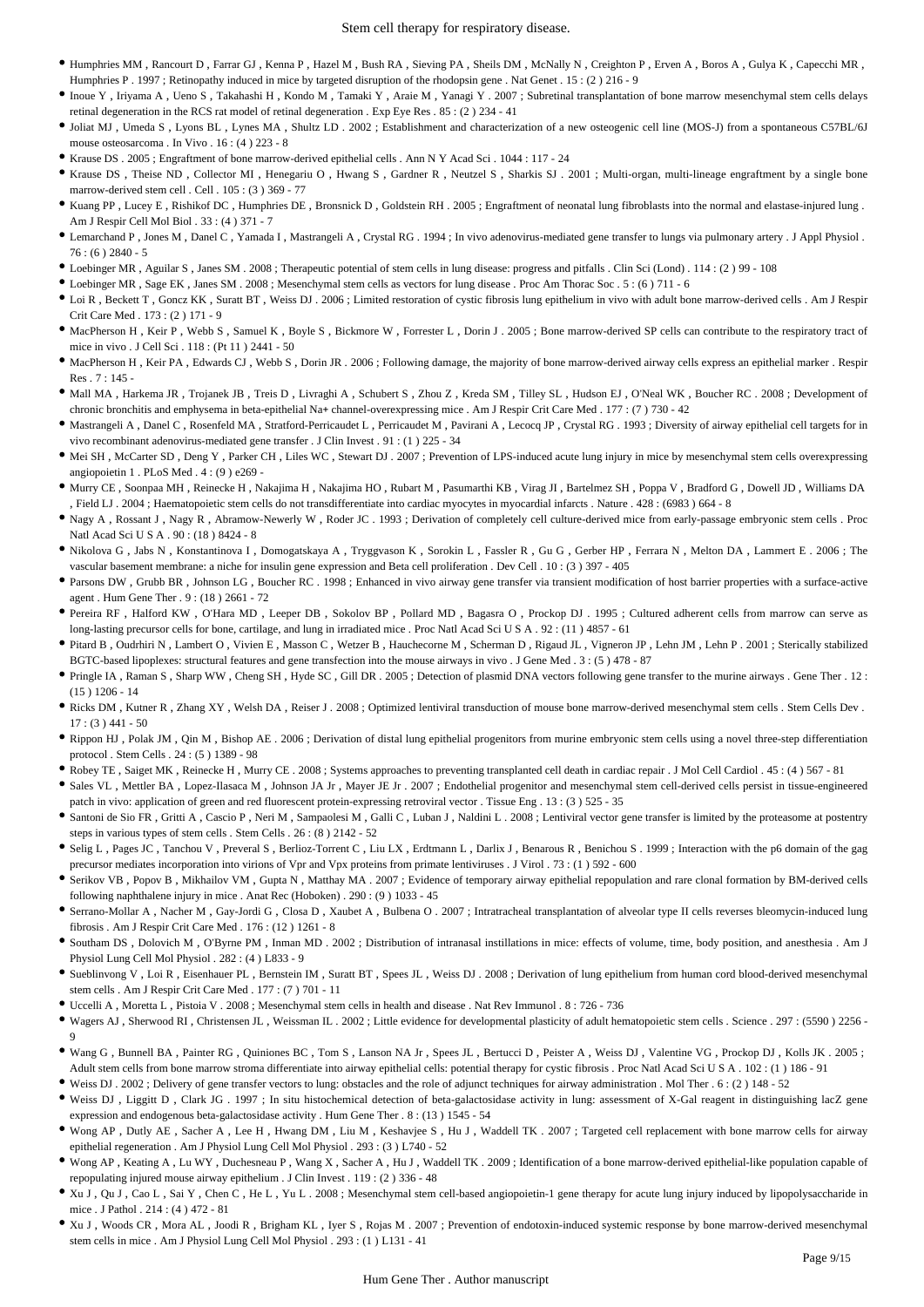Stem cell therapy for respiratory disease.

Zufferey R , Nagy D , Mandel RJ , Naldini L , Trono D . 1997 ; Multiply attenuated lentiviral vector achieves efficient gene delivery in vivo . Nat Biotechnol . 15 : (9 ) 871 - 5

## **Figure 1**

Epithelial damage induced by intratracheal administration of polidocanol (PDOC). (**a**–**c** ) Trachea-lungs from (**a** ) control animal, (**b** ) animals injected with PDOC at 24hr and (**c** ) 7 days after PDOC administration. (**d**–**i** ) tracheal and (**j**–**o** ) bronchial sections from (**d,g,j,m** ) control animal, (**e,h,k,n** ) animals injected with PDOC at 24hr and (**f,i,l,o** ) at 7 days. (**k** ) Magnification 4x . (**d**–**f** ) Magnification 10x . (**j,l** ) Magnification 20x . (**g**–**i,m**–**o** ) Magnification 100x . Haematoxylin counterstaining, airway epithelial damage (arrows), ciliated cells (white arrow), inflammation areas (arrow heads), haemorrhagic areas (white arrow heads). Areas marked by asterisks were magnified in the adjacent pictures.

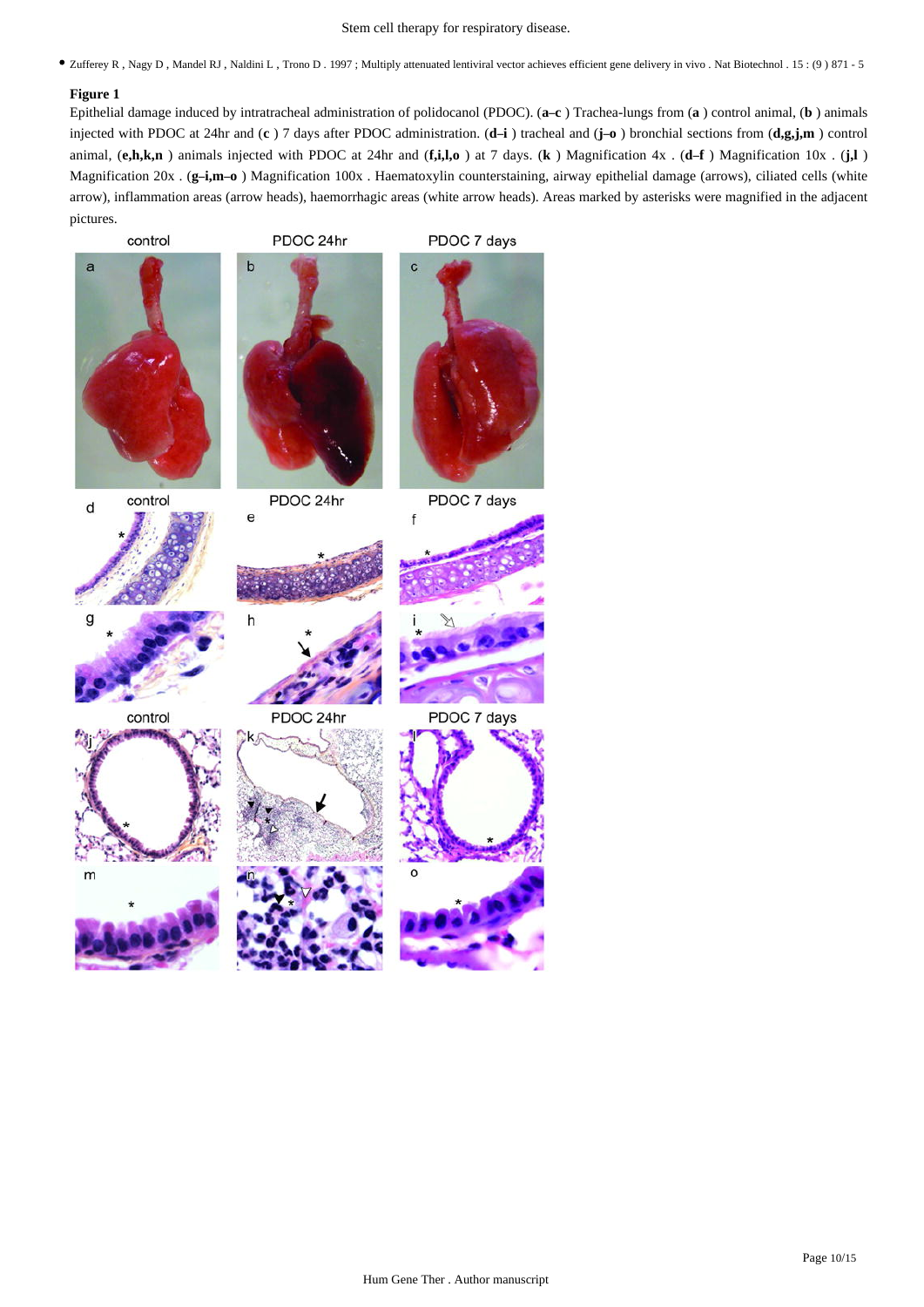In vitro cell transfection with reporter genes and in vivo CAT gene expression into injured airway 24hr after intratracheal stem cell administration. To follow stem cell survival in vivo , murine embryonic stem cells (ESCs) or adult mesenchymal stem cells (BMC9s) were transfected in vitro with plasmids encoding CAT or GFP reporter genes just prior to intratracheal administration. (**a** ) Representative histograms of FACS analysis of GFP-expressing ESCs or BMC9s 24hr after in vitro transfection. (**b** ) CAT protein quantification in ESC and BMC9 lysates using ELISA, 2hr, 24hr or 7 days after incubation with plasmids and synthetic vectors. (**c** ) CAT protein quantification in whole trachea-lung homogenates using ELISA, 24hr after ESC or BMC9 intratracheal injection. Evaluated groups included animals that were intratracheally injected with the followings: no injection (control), PDOC only (PDOC), ESCs or BMC9s only (ESC, BMC9), PDOC and ESCs or BMC9s 24hr later (PDOC + ESC, BMC9), PDOC and differentiated cells 24hr later (PDOC + Hep3B, mOS-J, COS-7). (**d** ) CAT protein quantification in bronchoalveolar lavages and whole trachea-lung homogenates using ELISA, 24hr after BMC9 or murine differentiated cells (mOS-J) intratracheal injection. Evaluated groups included animals that were intratracheally injected with the followings: no injection (control), PDOC only (PDOC), BMC9s only (BMC9), PDOC and mOS-Js 24hr later (PDOC + mOS-J), PDOC and BMC9s 24hr later (PDOC + BMC9). Dotted line depicts control threshold. \*  $p<0.05$ .



#### **Figure 3**

In vitro and in vivo detection of βgal activity 24hr or 7 days after βgal-transduced BMC9 intratracheal administration. BMC9s were transduced in vitro with a retrovirus vector encoding nls-lacZ gene prior to in vivo administration. (**a** ) Representative example of β gal-transduced BMC9s just prior to injection, after X-Gal staining. Magnification 20x . (**b** ) In vitro βgal activity in BMC9s and β gal-transduced BMC9s just prior to injection. (**c** ) βgal activity in whole trachea-lung homogenates, 24hr or 7 days after BMC9 intratracheal injection. Evaluated groups included animals that were intratracheally injected with the followings: no injection (control), PDOC and lysate of βgal-transduced BMC9s (PDOC + BMC9 lysate), PDOC and βgal-transduced BMC9s (PDOC + BMC9). Dotted line depicts control threshold.  $*$  p<0.05.



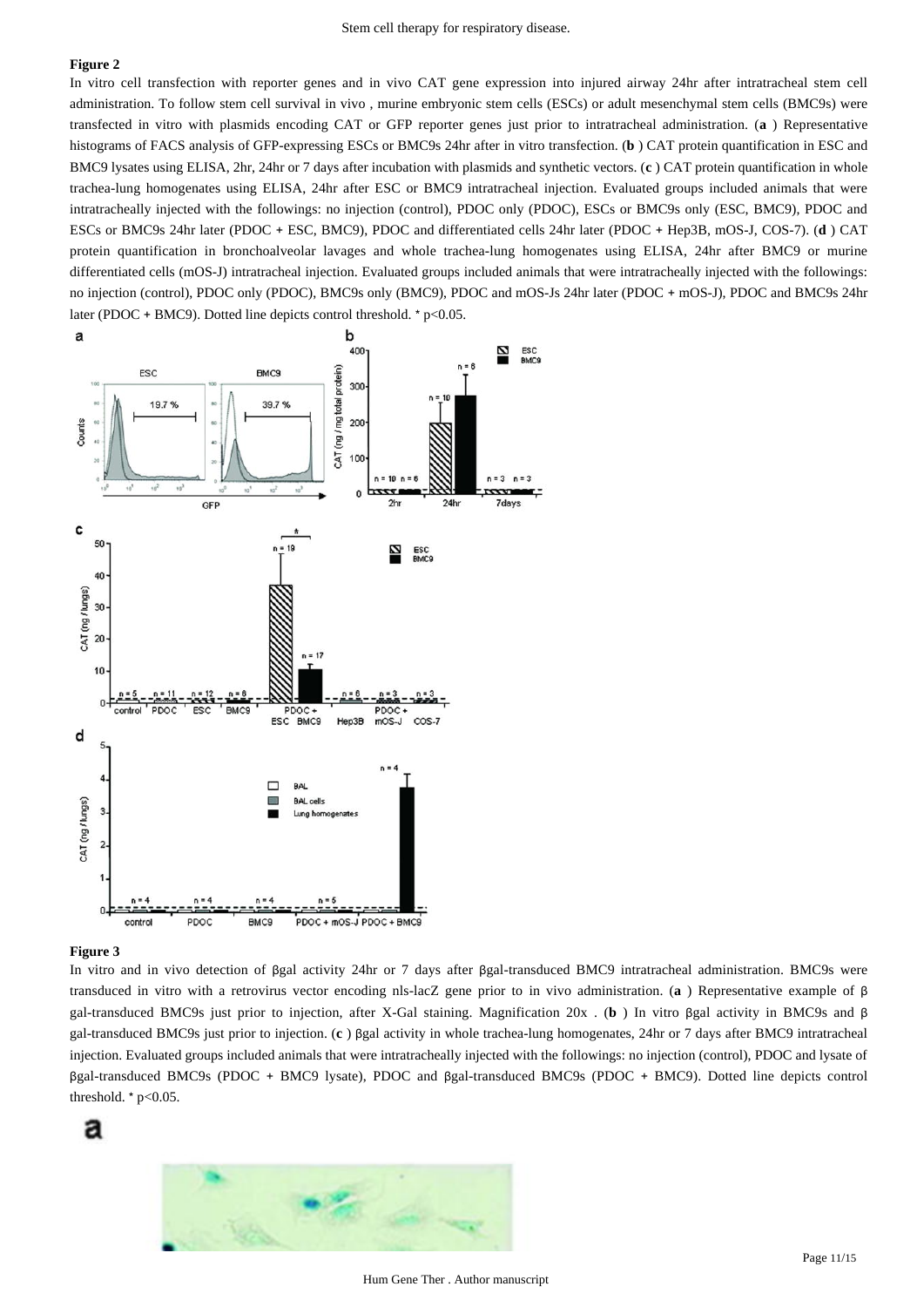

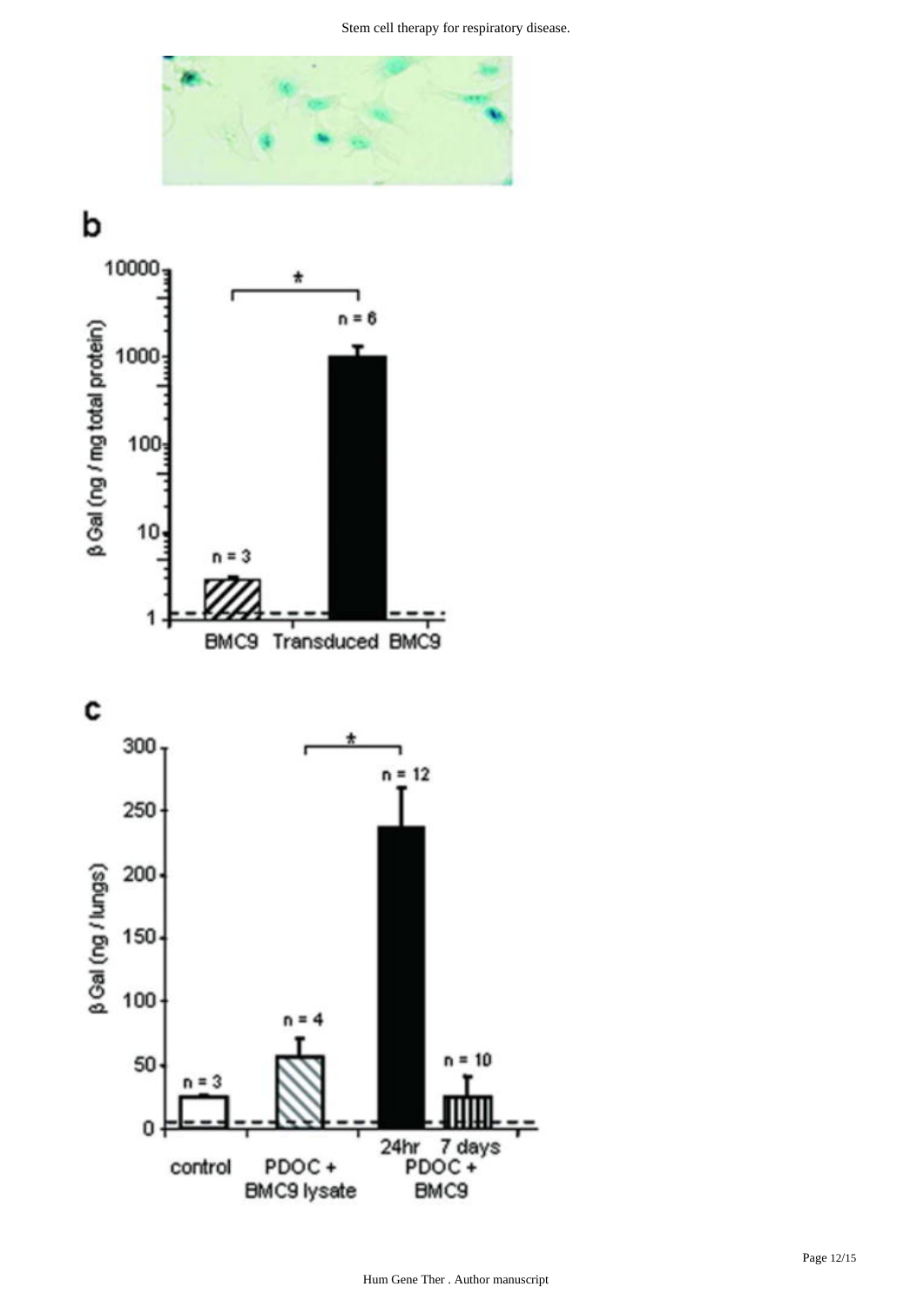BMC9 location 24hr and 7 days after intratracheal injection, using X-Gal staining. (**a**–**d** ) Trachea-lungs or histological sections at 24hr after X-Gal staining from (**a** ) control animal, (**b** ) animal intratracheally injected with PDOC or (**c** ) βgal-transduced BMC9s or (**d** ) with PDOC and 24hr later βgal-transduced BMC9 lysate. No blue staining was observed in any control animals. (**e**–**j** ) Trachea-lungs, (**k** ) tracheal and ( **l,m** ) bronchial sections from animals intratracheally injected with PDOC and 24hr later βgal-transduced BMC9s. Animals were sacrificed 24hr after BMC9 injection and stained using X-Gal. Blue spots were observed (**e,f** ) in trachea and (**g**–**j** ) in pulmonary lobes. (**f,h,i** ) Higher power views of the area marked by asterisks in Figs. 4e,g,j, respectively. (**m** ) Higher power view of the area marked by asterisk in Fig. 4l. (**n**– **p** ) Trachea-lungs and histological sections from animal intratracheally injected with PDOC and βgal-transduced BMC9s, sacrificed 7 days after BMC9 injection and stained using X Gal. Blue spots were observed in the lumen of bronchioles. (**p** ) Higher power view of the area marked by asterisk in Fig. 4o. (**c,d,o)** Magnification 4x . (**b,l** ) Magnification 10x . (**k** ) Magnification 20x. (**m,p** ) Magnification 40x . Nuclear fast red counterstaining.

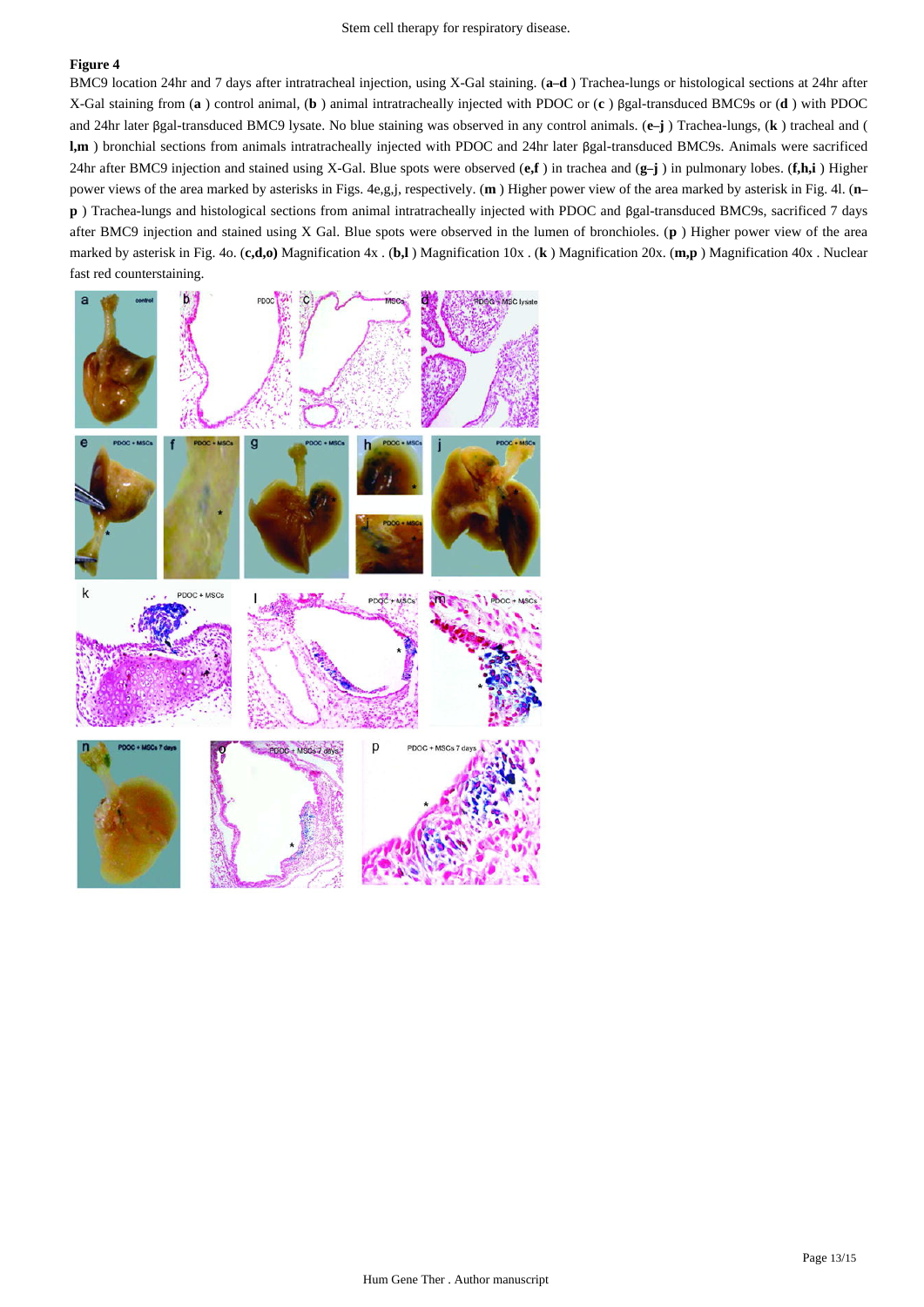In vitro cell transfection with reporter genes and in vivo CAT gene expression 24hr after intratracheal administration into injured airway of murine adult mesenchymal stem cells (MSCs) from primary cultures. (**a** ) MSC morphology and representative histograms of CD45, CD29 and Sca-1 labeling, using FACS analysis just prior to intratracheal injection. (**b**–**d** ) To follow MSC survival in vivo , MSCs were transfected in vitro with plasmids encoding CAT or GFP reporter genes using nucleofection, just prior to intratracheal injection. (**b** ) CAT protein quantification in MSCs using ELISA, 2hr, 24hr or 7 days after incubation with plasmid and nucleofection solution. (**c** ) FACS analysis of GFP-expressing MSCs 24hr after incubation with GFP plasmid and nucleofection solution. (**d** ) CAT protein quantification in whole trachea-lung homogenates using ELISA, 24hr after CAT-transduced MSC intratracheal injection. Evaluated groups included animals that were intratracheally injected with the followings: no injection (control), PDOC only (PDOC), PDOC and 24hr later CAT-transduced MSCs (PDOC + MSC). Dotted line depicts control threshold.